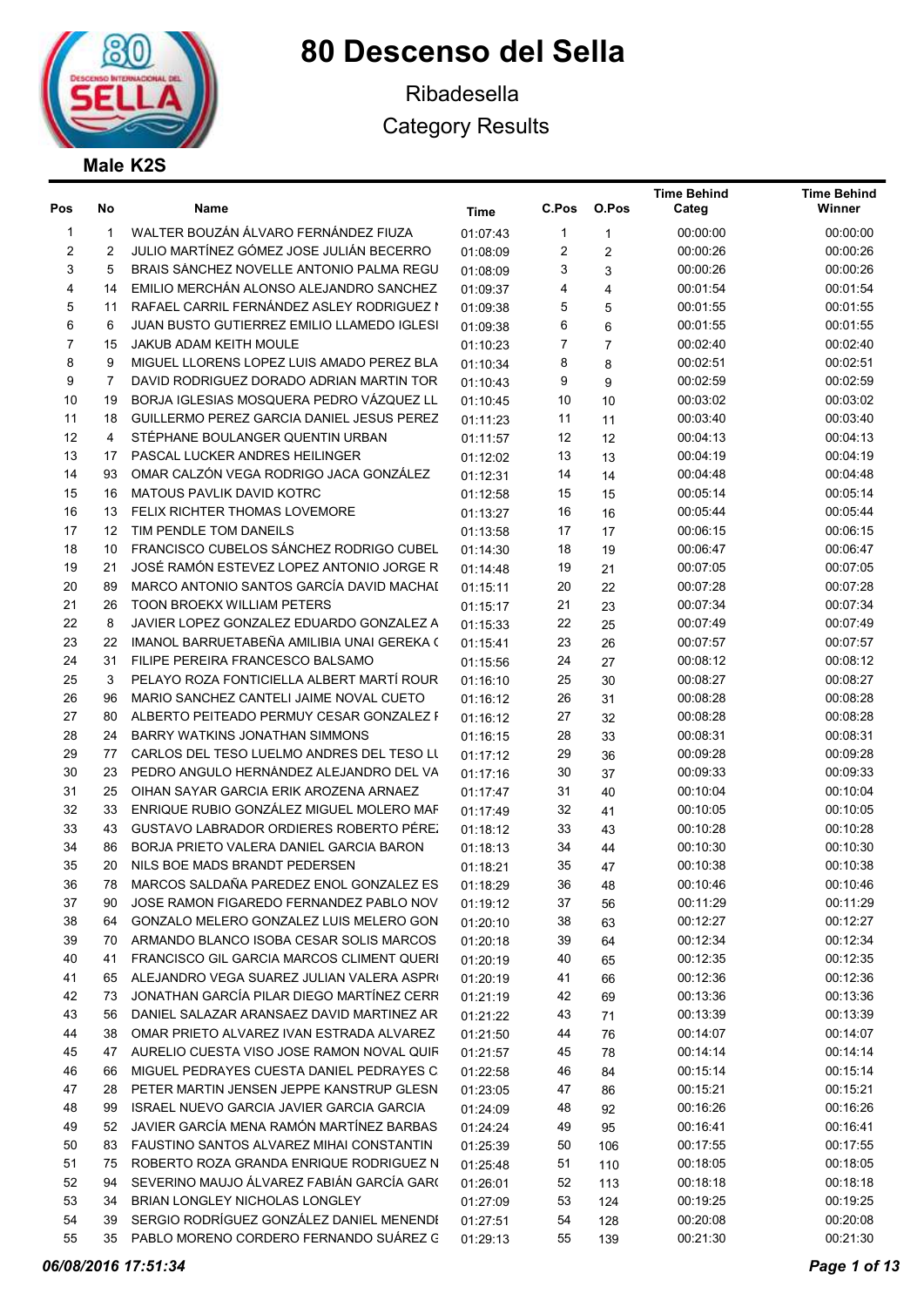



## Ribadesella Category Results

| Pos | No              | Name                                       | Time     | C.Pos | O.Pos | <b>Time Behind</b><br>Categ | <b>Time Behind</b><br>Winner |
|-----|-----------------|--------------------------------------------|----------|-------|-------|-----------------------------|------------------------------|
| 56  | 68              | IÑAKI PEREZ ALLER LUIS PRESA CARNERO       | 01:29:55 | 56    | 144   | 00:22:12                    | 00:22:12                     |
| 57  | 44              | RAFAEL APARICIO PÉREZ FERNANDO GOMEZ BED   | 01:30:13 | 57    | 151   | 00:22:29                    | 00:22:29                     |
| 58  | 54              | MARCELINO MUÑIZ RODRÍGUEZ JOSE LUIS ÁLVAR  | 01:30:38 | 58    | 155   | 00:22:55                    | 00:22:55                     |
| 59  | 69              | FERNANDO NOVAL FONSECA ISAAC ROCES VILA    | 01:30:43 | 59    | 156   | 00:22:59                    | 00:22:59                     |
| 60  | 91              | IVAN DOMINGUEZ BASDEDIOS ADRIAN TORRES BI  | 01:31:31 | 60    | 160   | 00:23:47                    | 00:23:47                     |
| 61  | 95              | MARIANO LOPEZ ALVAREZ IÑAKI MARTINEZ GARC  | 01:32:07 | 61    | 165   | 00:24:24                    | 00:24:24                     |
| 62  | 55              | BORJA LOPEZ BERCIANO AITOR LOPEZ BERCIANC  | 01:32:08 | 62    | 166   | 00:24:25                    | 00:24:25                     |
| 63  | 50              | MIGUEL ANGEL PINZON ONATRA LUIS CARLOS     | 01:32:29 | 63    | 169   | 00:24:45                    | 00:24:45                     |
| 64  | 87              | <b>JAMES HINVES XAVIER HINVES</b>          | 01:32:55 | 64    | 173   | 00:25:12                    | 00:25:12                     |
| 65  | 60              | JON TRUJILLO ONANDIA ALFONSO JUEZ GONZALE  | 01:33:02 | 65    | 174   | 00:25:19                    | 00:25:19                     |
| 66  | 71              | MARCOS ALONSO ALVAREZ FERNANDO DIAZ FERI   | 01:33:07 | 66    | 175   | 00:25:23                    | 00:25:23                     |
| 67  | 51              | CARLOS JOSE DURAN MARTINEZ JOAQUIN MEANA   | 01:34:32 | 67    | 185   | 00:26:49                    | 00:26:49                     |
| 68  | 84              | PIRAN SHELLEY DANIEL REYNOLDS              | 01:34:59 | 68    | 192   | 00:27:16                    | 00:27:16                     |
| 69  | 58              | CESAR CARLOS JUNCO LUIS ANGEL RAMÓN RUIZ   | 01:35:49 | 69    | 201   | 00:28:06                    | 00:28:06                     |
| 70  | 40              | EDWARD RUTHERFORD MATTHEW ROBINSON         | 01:36:50 | 70    | 208   | 00:29:06                    | 00:29:06                     |
| 71  | 57              | JOSEP SANCHEZ RODRIGUEZ POL BUSQUETS PU.   | 01:37:15 | 71    | 214   | 00:29:31                    | 00:29:31                     |
| 72  | 62              | ALEJANDRO VALLINA COLLADO JESÚS ÁNGEL GAI  | 01:38:31 | 72    | 228   | 00:30:48                    | 00:30:48                     |
| 73  | 76              | JUAN ANTONIO GÓMEZ NÚÑEZ ABRAHAM VEGA DI   | 01:40:26 | 73    | 251   | 00:32:43                    | 00:32:43                     |
| 74  | 67              | FRANCISCO GONZALEZ GONZALEZ JOSE EMMANU    | 01:41:21 | 74    | 259   | 00:33:37                    | 00:33:37                     |
| 75  | 79              | ZYGGY CHMIEL BEN OAKLEY                    | 01:42:00 | 75    | 263   | 00:34:17                    | 00:34:17                     |
| 76  | 74              | DAVID MARTINEZ ESTEVEZ JOSE ANTONIO CESPE  | 01:42:21 | 76    | 268   | 00:34:38                    | 00:34:38                     |
| 77  | 49              | FRANCISCO JAVIER BARRERO CARRILLO LUIS ROI | 01:43:07 | 77    | 275   | 00:35:23                    | 00:35:23                     |
| 78  | 88              | SERGIO ALVAREZ SUAREZ SERGIO PEREZ GONZA   | 01:45:09 | 78    | 290   | 00:37:26                    | 00:37:26                     |
| 79  | 27              | MANUEL GARAYCOCHEA SEBASTIAN GARAYCOCH     | 01:46:37 | 79    | 305   | 00:38:54                    | 00:38:54                     |
| 80  | 48              | JORGE ARENAS FERNANDEZ ALFONSO IGLESIAS :  | 01:47:27 | 80    | 310   | 00:39:43                    | 00:39:43                     |
| 81  | 46              | ANGEL DOMINGUEZ GALAN SANTIAGO LAMELA RI'  | 01:47:34 | 81    | 313   | 00:39:51                    | 00:39:51                     |
| 82  | 59              | BRAN FERNANDEZ GARCIA JULIAN ANDRES GRAN   | 01:49:53 | 82    | 329   | 00:42:10                    | 00:42:10                     |
| 83  | 32 <sup>2</sup> | GONZALO GARCÍA FRENÁNDEZ ANTONIO CARMON    | 01:52:13 | 83    | 345   | 00:44:29                    | 00:44:29                     |
| 84  | 85              | RAUL SANTAMARIA GARCIA VÍCTOR ALEJANDRO S  | 01:52:59 | 84    | 349   | 00:45:16                    | 00:45:16                     |
| 85  | 42              | DANIEL SALAZAR FERNÁNDEZ HUGO DE LAS HER   | 01:53:27 | 85    | 352   | 00:45:44                    | 00:45:44                     |
| 86  | 37              | ALEJANDRO RIBERA GARCIA MARCOS SANCHEZ     | 01:55:57 | 86    | 366   | 00:48:14                    | 00:48:14                     |
| 87  | 81              | ALBERT COLL I BORDAS LLUÍS DARNE I PALMADA | 01:57:11 | 87    | 373   | 00:49:28                    | 00:49:28                     |
| 88  | 45              | JUAN GORDERO MINGOT ROGER LÓPEZ DEVESA     | 01:57:40 | 88    | 379   | 00:49:57                    | 00:49:57                     |
| 89  | 53              | FERNANDO POVEDA DE LA IGLESIA WOUTER EMIL  | 01:58:52 | 89    | 387   | 00:51:08                    | 00:51:08                     |
| 90  | 92              | JONATHAN DOMÍNGUEZ RODRÍGUEZ ANDRÉS PEF    | 02:07:14 | 90    | 421   | 00:59:30                    | 00:59:30                     |
| 91  | 97              | RICHARD GILBERT-JOHNS JACK GILBERT-JOHNS   | 02:08:23 | 91    | 428   | 01:00:40                    | 01:00:40                     |
| 92  | 82              | ANTONIO MIGUEL LOPEZ RODRIGUEZ ADRIAN FEF  | 02:12:59 | 92    | 441   | 01:05:16                    | 01:05:16                     |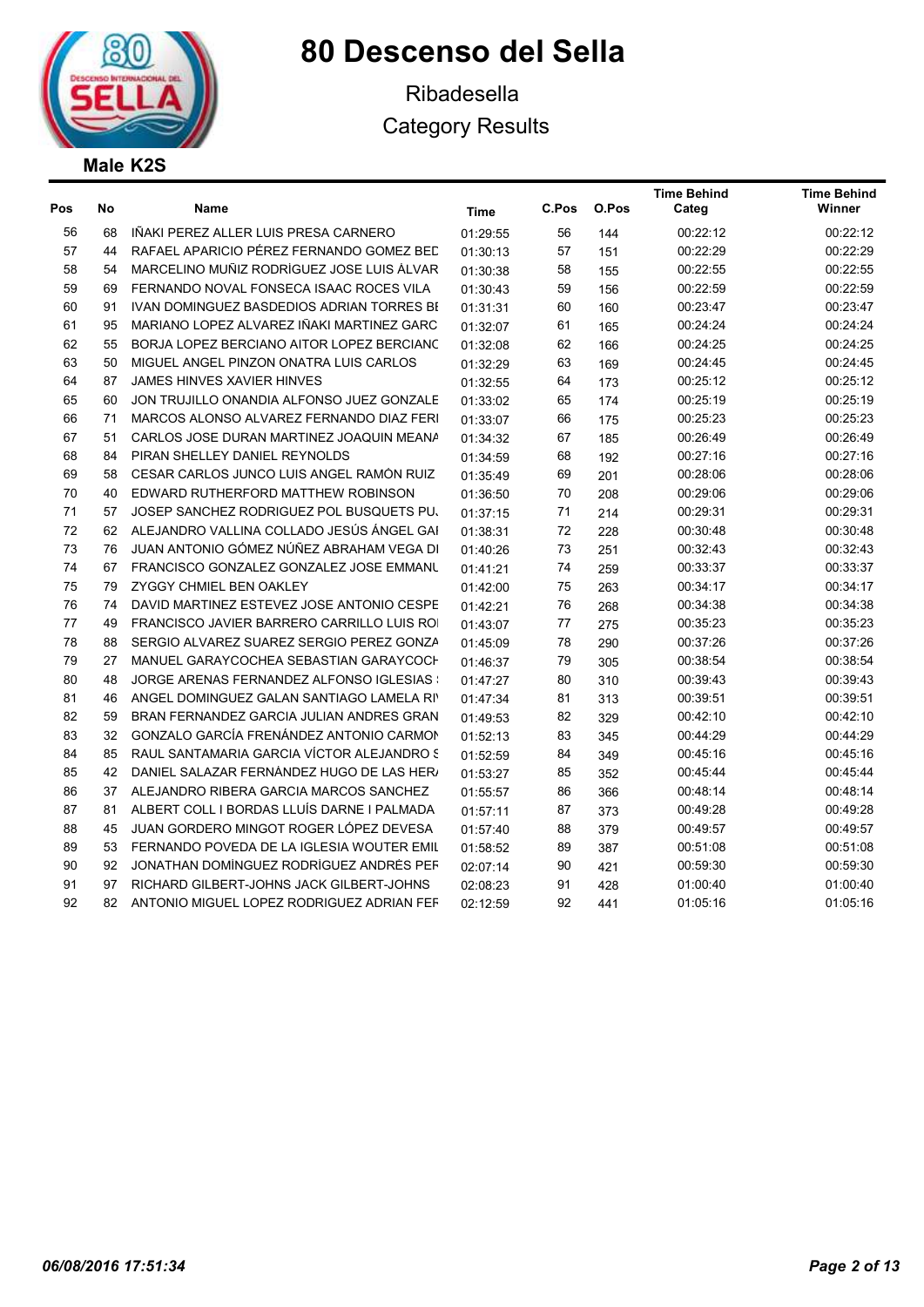

## Ribadesella Category Results

Time Behind

Time Behind

| Pos            | No  | Name                                  | <b>Time</b> | C.Pos          | O.Pos | Categ    | Winner   |
|----------------|-----|---------------------------------------|-------------|----------------|-------|----------|----------|
| $\mathbf{1}$   |     | 105 FEDERICO VEGA SUAREZ              | 01:14:29    | 1              | 18    | 00:00:00 | 00:06:46 |
| 2              |     | 109 BORJA ESTOMBA NIETO               | 01:14:44    | $\overline{c}$ | 20    | 00:00:15 | 00:07:01 |
| 3              |     | 106 ALBERTO PLAZA SAGREDO             | 01:15:32    | 3              | 24    | 00:01:03 | 00:07:49 |
| 4              |     | 141 GUILLERMO FIDALGO DE LEON         | 01:15:57    | 4              | 28    | 00:01:28 | 00:08:14 |
| 5              |     | 110 ANDRES CANGAS SOTO                | 01:16:01    | 5              | 29    | 00:01:32 | 00:08:18 |
| 6              |     | 132 OSCAR HERNANDEZ FLORENTI          | 01:16:33    | 6              | 35    | 00:02:04 | 00:08:50 |
| $\overline{7}$ |     | 111 JESUS RODRIGUEZ LEON              | 01:17:17    | $\overline{7}$ | 38    | 00:02:48 | 00:09:34 |
| 8              |     | 108 MIGUEL FERNANDEZ CASTAÑON         | 01:17:54    | 8              | 42    | 00:03:25 | 00:10:11 |
| 9              |     | 104 EMILIO LLAMEDO ÁLVAREZ            | 01:18:14    | 9              | 45    | 00:03:44 | 00:10:30 |
| 10             |     | 117 PEDRO GUTIERREZ ALVAREZ           | 01:18:32    | 10             | 49    | 00:04:02 | 00:10:48 |
| 11             |     | 107 XABIER RUIZ DE ARECHAVALETA PEREZ | 01:18:34    | 11             | 50    | 00:04:05 | 00:10:51 |
| 12             |     | 116 JOSE MARIA PARIENTE NOGUERAS      | 01:19:00    | 12             | 51    | 00:04:31 | 00:11:17 |
| 13             |     | 113 JAVIER FERNANDEZ CASTAÑON         | 01:19:14    | 13             | 57    | 00:04:45 | 00:11:31 |
| 14             |     | 114 PABLO SOLARES HEVIA               | 01:19:18    | 14             | 58    | 00:04:48 | 00:11:34 |
| 15             |     | 115 OSCAR MARTINEZ DEL CUETO          | 01:19:50    | 15             | 60    | 00:05:21 | 00:12:07 |
| 16             |     | 119 FILIPE BESADA PORTO               | 01:20:08    | 16             | 61    | 00:05:38 | 00:12:24 |
| 17             |     | 122 MARCOS LOPEZ GARCIA               | 01:20:40    | 17             | 67    | 00:06:11 | 00:12:57 |
| 18             | 121 | <b>JON MORENO BENITO</b>              | 01:21:19    | 18             | 70    | 00:06:50 | 00:13:36 |
| 19             |     | 155 GUILLERMO GURIDI LOPEZ            | 01:21:23    | 19             | 72    | 00:06:53 | 00:13:39 |
| 20             |     | 124 MICHAEL BRENNAN                   | 01:21:27    | 20             | 74    | 00:06:58 | 00:13:44 |
| 21             |     | 205 ISAAC SIXTO MENENDEZ PARRONDO     | 01:22:31    | 21             | 82    | 00:08:02 | 00:14:48 |
| 22             |     | 126 JAVIER OTERO SOMOANO              | 01:23:30    | 22             | 88    | 00:09:00 | 00:15:46 |
| 23             |     | 120 PETER EGAN                        | 01:24:02    | 23             | 90    | 00:09:33 | 00:16:19 |
| 24             |     | 112 MATTHIAS SCHMIDT                  | 01:24:03    | 24             | 91    | 00:09:34 | 00:16:20 |
| 25             |     | 148 TUUR BETTENS                      | 01:24:29    | 25             | 96    | 00:10:00 | 00:16:46 |
| 26             |     | 118 DAVID RUIZ SUAREZ                 | 01:24:38    | 26             | 97    | 00:10:09 | 00:16:55 |
| 27             |     | 177 IBON HUARTE LANDETXE              | 01:24:47    | 27             | 100   | 00:10:18 | 00:17:04 |
| 28             |     | 171 BERNATDO SANCHEZ OURO             | 01:25:08    | 28             | 101   | 00:10:39 | 00:17:25 |
| 29             |     | 174 PELAYO PALICIO RODRIGUEZ          | 01:25:13    | 29             | 102   | 00:10:43 | 00:17:29 |
| 30             |     | 196 CARLOS MORENO BAIXAULI            | 01:25:35    | 30             | 105   | 00:11:06 | 00:17:52 |
| 31             |     | 143 JOSE RAMON MENENDEZ ALONSO        | 01:25:45    | 31             | 108   | 00:11:16 | 00:18:02 |
| 32             |     | 123 DONNACHA BRENNAN                  | 01:26:04    | 32             | 115   | 00:11:35 | 00:18:21 |
| 33             |     | 137 ERVIN HOLPERT                     | 01:26:19    | 33             | 117   | 00:11:50 | 00:18:36 |
| 34             |     | 181 PABLO VALDÉS FERNÁNDEZ            | 01:26:49    | 34             | 119   | 00:12:20 | 00:19:06 |
| 35             |     | 182 MIGUEL ALVAREZ CABANA             | 01:26:51    | 35             | 121   | 00:12:22 | 00:19:08 |
| 36             |     | 153 ROBIN COUCKUIT                    | 01:26:54    | 36             | 123   | 00:12:25 | 00:19:11 |
| 37             |     | 161 EFREN RIESTRA CAÑAL               | 01:27:11    | 37             | 125   | 00:12:41 | 00:19:27 |
| 38             | 134 | MIGUEL SÁNCHEZ MELGAREJO              | 01:27:51    | 38             | 127   | 00:13:21 | 00:20:07 |
| 39             | 199 | JORGE RODRÍGUEZ RODRÍGUEZ             | 01:28:42    | 39             | 136   | 00:14:12 | 00:20:58 |
| 40             |     | 142 LUIS ANTONIO PRIETO CUETO         | 01:28:48    | 40             | 137   | 00:14:18 | 00:21:04 |
| 41             | 128 | <b>JESKO KLAMMER</b>                  | 01:28:49    | 41             | 138   | 00:14:20 | 00:21:06 |
| 42             |     | 159 TOMAS PAVLIK                      | 01:29:16    | 42             | 140   | 00:14:47 | 00:21:33 |
| 43             |     | 202 ALBERTO SANCHEZ MENENDEZ          | 01:29:22    | 43             | 141   | 00:14:53 | 00:21:39 |
| 44             |     | 167 ALBERTO GUTIERREZ CUADRIELLO      | 01:29:59    | 44             | 145   | 00:15:30 | 00:22:16 |
| 45             |     | 176 ROBERTO SANCHEZ VILORIA           | 01:30:03    | 45             | 147   | 00:15:34 | 00:22:20 |
| 46             |     | 204 ADRIAN PANTIGA MOLLEDA            | 01:30:03    | 46             | 149   | 00:15:34 | 00:22:20 |
| 47             |     | 197 DAVID SANTOS CUADRADO             | 01:31:59    | 47             | 163   | 00:17:30 | 00:24:16 |
| 48             |     | 185 HUGO MIRANDA SÁNCHEZ              | 01:32:09    | 48             | 168   | 00:17:40 | 00:24:26 |
| 49             |     | 135 DAVID MCDONNELL                   | 01:33:18    | 49             | 177   | 00:18:49 | 00:25:35 |
| 50             | 194 | RUBÉN DEL CAMPO CASADO                | 01:34:00    | 50             | 179   | 00:19:30 | 00:26:16 |
| 51             | 129 | JORGE BACHERO MAS                     | 01:34:31    | 51             | 183   | 00:20:02 | 00:26:48 |
| 52             |     | 150 ANDONI INTXAURTIETA LOPEZ         | 01:34:40    | 52             | 187   | 00:20:11 | 00:26:57 |
| 53             | 160 | <b>SERGI REVERTER CLARA</b>           | 01:34:57    | 53             | 191   | 00:20:28 | 00:27:14 |
| 54             |     | 125 DAVID FLECHA SANCHEZ              | 01:35:12    | 54             | 195   | 00:20:42 | 00:27:28 |
| 55             |     | 165 SERGIO ALONSO LONGO               |             | 55             | 199   | 00:20:58 | 00:27:44 |
|                |     |                                       | 01:35:27    |                |       |          |          |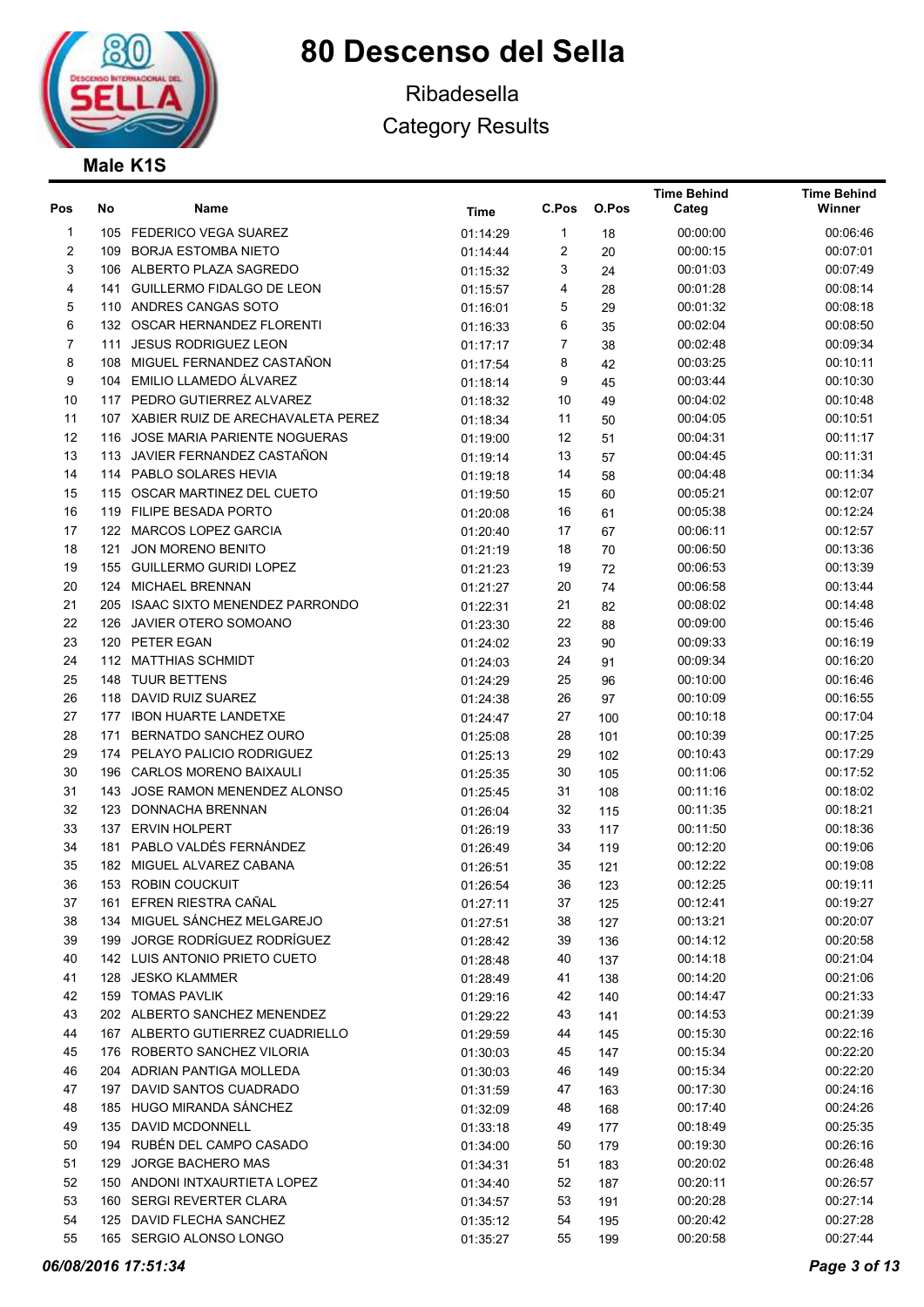

## Ribadesella Category Results

| Pos | No  | Name                                   | <b>Time</b> | C.Pos | O.Pos | <b>Time Behind</b><br>Categ | <b>Time Behind</b><br>Winner |
|-----|-----|----------------------------------------|-------------|-------|-------|-----------------------------|------------------------------|
| 56  |     | 187 ANTONIO ALONSO ALONSO              | 01:35:50    | 56    | 202   | 00:21:20                    | 00:28:06                     |
| 57  |     | 207 JULIAN ALGAÑARAS                   | 01:36:15    | 57    | 204   | 00:21:46                    | 00:28:32                     |
| 58  |     | 162 JAVIER HUERGA GONZALEZ             | 01:36:24    | 58    | 207   | 00:21:55                    | 00:28:41                     |
| 59  |     | 146 ALBERTO CUERVO MENES               | 01:37:17    | 59    | 215   | 00:22:48                    | 00:29:34                     |
| 60  | 133 | <b>MISCHA KELLNER</b>                  | 01:37:21    | 60    | 216   | 00:22:52                    | 00:29:38                     |
| 61  |     | 168 ALBERTO MARTINEZ IRUJO             | 01:37:27    | 61    | 218   | 00:22:57                    | 00:29:43                     |
| 62  |     | 208 RUBEN FONTAINE                     | 01:39:25    | 62    | 244   | 00:24:55                    | 00:31:42                     |
| 63  |     | 163 PABLO BAEZA HERNANZ                | 01:40:40    | 63    | 255   | 00:26:11                    | 00:32:57                     |
| 64  | 173 | <b>JORGE TEDIN VEGA</b>                | 01:40:54    | 64    | 256   | 00:26:24                    | 00:33:10                     |
| 65  | 157 | JOSE LUIS HERNANZ PANDIELLA            | 01:42:00    | 65    | 262   | 00:27:31                    | 00:34:17                     |
| 66  | 151 | JOSE ANDRES RICO COSTOYA               | 01:42:58    | 66    | 273   | 00:28:28                    | 00:35:14                     |
| 67  |     | 172 MIGUEL ANGEL NIETO MEDINA          | 01:43:08    | 67    | 276   | 00:28:39                    | 00:35:25                     |
| 68  |     | 152 MARIO SOAGE BAÑOS                  | 01:45:19    | 68    | 291   | 00:30:49                    | 00:37:35                     |
| 69  | 192 | <b>DAVID MACCORMACK</b>                | 01:45:41    | 69    | 296   | 00:31:12                    | 00:37:58                     |
| 70  | 191 | AMADOR FIGAREDO FERNANDEZ              | 01:46:35    | 70    | 304   | 00:32:06                    | 00:38:52                     |
| 71  | 140 | FRANCISCO M. MAIRELES MESA             | 01:47:14    | 71    | 308   | 00:32:44                    | 00:39:30                     |
| 72  | 166 | LUIS AITOR PENDAS RIESGO               | 01:48:37    | 72    | 324   | 00:34:07                    | 00:40:53                     |
| 73  | 179 | <b>FRANCISCO JAVIER MARTINEZ IRUJO</b> | 01:49:26    | 73    | 325   | 00:34:57                    | 00:41:43                     |
| 74  | 154 | MARCOS CALVO CARRILLO                  | 01:49:56    | 74    | 330   | 00:35:26                    | 00:42:12                     |
| 75  | 164 | ROBERTO POZA CANTALAPIEDRA             | 01:50:46    | 75    | 337   | 00:36:16                    | 00:43:02                     |
| 76  | 201 | ANGEL LUIS DE LA FUENTE PASCUAL        | 01:50:54    | 76    | 338   | 00:36:24                    | 00:43:10                     |
| 77  | 138 | DAVID CEPEDA DEL TORO                  | 01:54:35    | 77    | 357   | 00:40:05                    | 00:46:51                     |
| 78  | 186 | NICOLAS MARTINEZ MOLINA                | 01:56:59    | 78    | 370   | 00:42:30                    | 00:49:16                     |
| 79  | 195 | JOSE LUIS VAQUERO MUÑIZ                | 02:00:02    | 79    | 396   | 00:45:33                    | 00:52:19                     |
| 80  | 206 | <b>BORJA FERNANDEZ VALLES</b>          | 02:00:47    | 80    | 401   | 00:46:18                    | 00:53:04                     |
| 81  |     | 136 PIET KUIJT                         | 02:01:16    | 81    | 406   | 00:46:47                    | 00:53:33                     |
| 82  | 145 | ISMAEL GARCÍA OTERO                    | 02:09:50    | 82    | 434   | 00:55:21                    | 01:02:07                     |
| 83  | 149 | <b>IVAN ABENZA MOLINA</b>              | 02:15:06    | 83    | 446   | 01:00:37                    | 01:07:23                     |
| 84  | 131 | <b>NIELS BOSCH</b>                     | 02:15:18    | 84    | 447   | 01:00:49                    | 01:07:35                     |
| 85  | 130 | PABLO MOLINA MATO                      | 02:15:33    | 85    | 449   | 01:01:04                    | 01:07:50                     |
| 86  | 180 | <b>CARLOS TURPIN SANCHEZ</b>           | 02:19:01    | 86    | 453   | 01:04:32                    | 01:11:18                     |
| 87  | 127 | <b>JOOST HOOMANS</b>                   | 02:39:53    | 87    | 465   | 01:25:23                    | 01:32:09                     |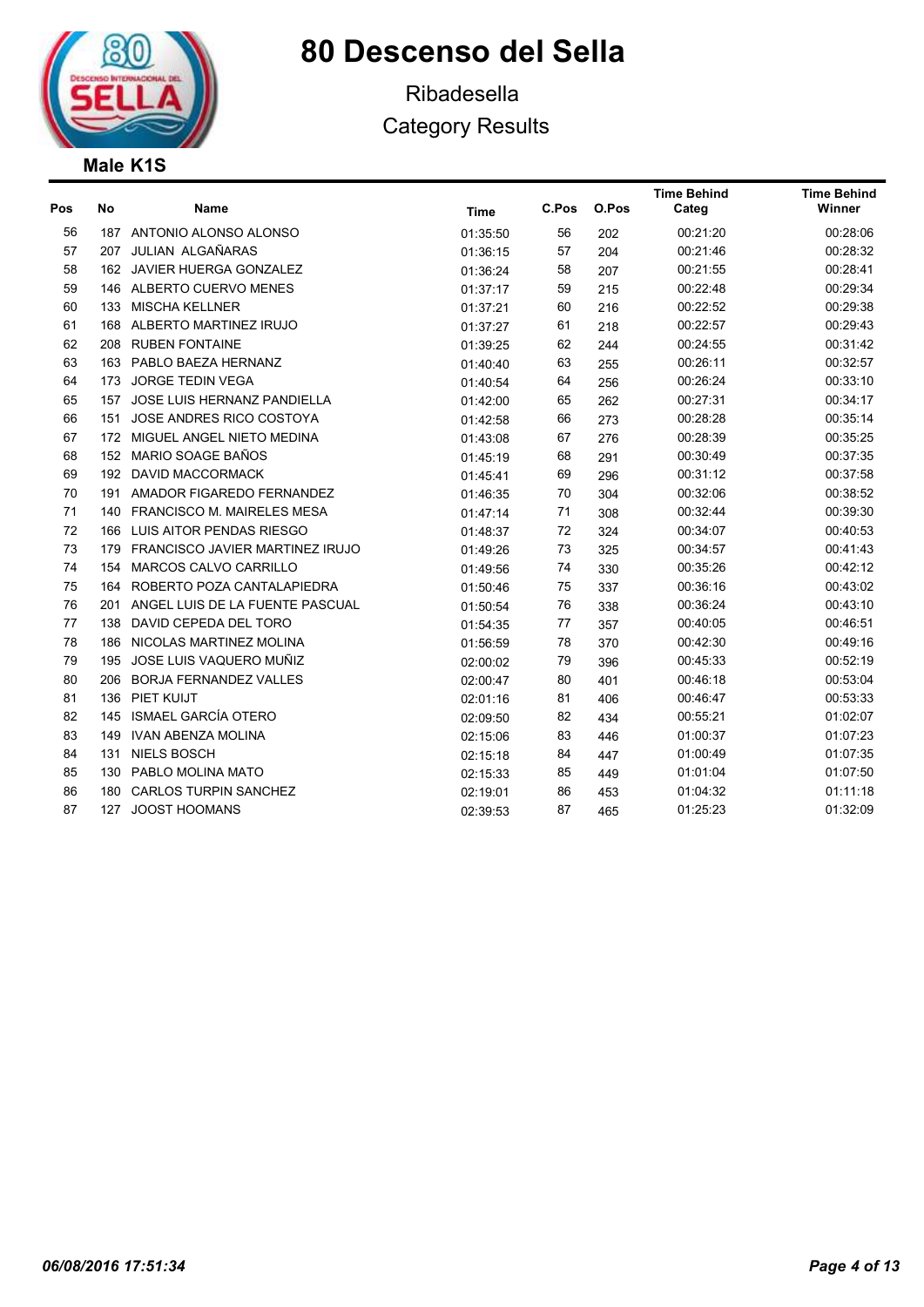

## Ribadesella Category Results

### Male K2S23

| Pos | No  | Name                                      | Time     | C.Pos | O.Pos | <b>Time Behind</b><br>Categ | <b>Time Behind</b><br>Winner |
|-----|-----|-------------------------------------------|----------|-------|-------|-----------------------------|------------------------------|
|     | 228 | DANIEL LÓPEZ DIEZ PEDRO ZAPATERO ROJO     | 01:16:16 |       | 34    | 00:00:00                    | 00:08:33                     |
| 2   | 231 | BREOGÁN MONTEAGUDO MORAÑA IAGO MONTEA     | 01:19:02 | 2     | 52    | 00:02:45                    | 00:11:19                     |
| 3   | 221 | MANUEL LASCANO SEBASTIAN                  | 01:19:03 | 3     | 53    | 00:02:46                    | 00:11:20                     |
| 4   | 232 | SEBASTIAN JOCANO FRANCO DELLASALDA        | 01:21:37 | 4     | 75    | 00:05:20                    | 00:13:54                     |
| 5   | 230 | BENEDIKT KRAFT DANIEL BERGER              | 01:21:57 | 5     | 77    | 00:05:40                    | 00:14:13                     |
| 6   | 216 | <b>IOSU GIL ARAMBURU ARITZ</b>            | 01:22:19 | 6     | 81    | 00:06:03                    | 00:14:36                     |
|     | 215 | HORACIO OREJAS LUCAS JORGE MORÁN HUELGA   | 01:22:49 | 7     | 83    | 00:06:32                    | 00:15:06                     |
| 8   | 219 | FRANCISCO MAYA MARTINEZ JORGE CORTEGUEF   | 01:23:30 | 8     | 87    | 00:07:13                    | 00:15:46                     |
| 9   | 212 | SAMUEL ASENJO PASTOR SERGIO MEDINA MERIN  | 01:26:33 | 9     | 118   | 00:10:17                    | 00:18:50                     |
| 10  | 213 | KEVIN CAÑIBANO PEREZ JORDI ARMANDO CARBA  | 01:29:32 | 10    | 142   | 00:13:15                    | 00:21:49                     |
| 11  | 227 | ALEJANDRO LÓPEZ BARAMBIO PABLO DE MIGUEL  | 01:34:47 | 11    | 189   | 00:18:30                    | 00:27:04                     |
| 12  | 226 | NOÉ AREGO SEGARRA LUIS BADIOLA AGRAMUNT   | 01:38:24 | 12    | 227   | 00:22:07                    | 00:30:41                     |
| 13  | 217 | VICENT BORRAS DE LLANO CARLOS MANUEL COR  | 01:38:36 | 13    | 232   | 00:22:19                    | 00:30:53                     |
| 14  | 229 | DAVID RODRIGUEZ MANGAS IVAN RAMOS MALMIE  | 01:38:37 | 14    | 233   | 00:22:21                    | 00:30:54                     |
| 15  | 224 | RUBEN PURRIÑOS ÁLVAREZ ALEXANDRE CARBALI  | 01:45:55 | 15    | 300   | 00:29:38                    | 00:38:12                     |
| 16  | 223 | IVAN CASTRO BARRIOS ALEJANDRO CUADROS OT  | 01:46:01 | 16    | 301   | 00:29:44                    | 00:38:18                     |
| 17  | 214 | PABLO MORENO PENA DAVID TONISLAVOV DAMY/  | 01:48:06 | 17    | 318   | 00:31:49                    | 00:40:23                     |
| 18  | 222 | DAVID REBOLLO SANTANA IVAN MERINO QUIROG/ | 01:49:28 | 18    | 326   | 00:33:12                    | 00:41:45                     |
|     |     |                                           |          |       |       |                             |                              |

### Male K1S23

| Pos | No  | Name                              |             | C.Pos | O.Pos | <b>Time Behind</b><br>Categ | <b>Time Behind</b><br>Winner |
|-----|-----|-----------------------------------|-------------|-------|-------|-----------------------------|------------------------------|
|     |     |                                   | <b>Time</b> |       |       |                             |                              |
| 1   | 247 | <b>FRANCO IVAN BALBOA</b>         | 01:18:14    | 1     | 46    | 00:00:00                    | 00:10:31                     |
| 2   | 243 | <b>SEAN MCCARTHY</b>              | 01:21:25    | 2     | 73    | 00:03:11                    | 00:13:42                     |
| 3   | 275 | SAMUEL SAAVEDRA BONET             | 01:25:14    | 3     | 103   | 00:06:59                    | 00:17:31                     |
| 4   | 262 | MARTIN EGAÑA ELOSUA               | 01:26:50    | 4     | 120   | 00:08:36                    | 00:19:07                     |
| 5   |     | 257 NAHUEL LAUTARO CARRIÓN        | 01:28:05    | 5     | 132   | 00:09:50                    | 00:20:21                     |
| 6   |     | 239 ANTHONY FORRISTAL             | 01:28:19    | 6     | 133   | 00:10:04                    | 00:20:35                     |
| 7   | 251 | <b>SERGIO RUIZ PAZ</b>            | 01:28:25    | 7     | 135   | 00:10:10                    | 00:20:42                     |
| 8   | 277 | <b>TOM BRENNAN</b>                | 01:29:48    | 8     | 143   | 00:11:33                    | 00:22:04                     |
| 9   | 244 | <b>JULIO ALONSO RAMOS</b>         | 01:32:55    | 9     | 172   | 00:14:40                    | 00:25:11                     |
| 10  |     | 272 EAMON FORRISTAL               | 01:34:30    | 10    | 182   | 00:16:15                    | 00:26:47                     |
| 11  |     | 269 ALVARO GARCÍA BUENO           | 01:35:21    | 11    | 196   | 00:17:06                    | 00:27:37                     |
| 12  | 250 | DIEGO ALVARO CABELLO PENA         | 01:36:22    | 12    | 206   | 00:18:07                    | 00:28:38                     |
| 13  | 276 | <b>IGOR NIETO ARZUAGA</b>         | 01:37:10    | 13    | 213   | 00:18:55                    | 00:29:26                     |
| 14  | 254 | <b>JACK O'HAGAN</b>               | 01:38:34    | 14    | 230   | 00:20:19                    | 00:30:51                     |
| 15  | 268 | IVAN COVIAN GÓMEZ                 | 01:38:46    | 15    | 235   | 00:20:31                    | 00:31:03                     |
| 16  | 261 | JUAN VÁZQUEZ AMADO                | 01:39:04    | 16    | 237   | 00:20:49                    | 00:31:20                     |
| 17  | 270 | PABLO FEIJOO VILANOVA             | 01:39:14    | 17    | 241   | 00:20:59                    | 00:31:31                     |
| 18  | 249 | <b>LEANDRO ORTIZ NOGUERA</b>      | 01:39:20    | 18    | 242   | 00:21:05                    | 00:31:36                     |
| 19  | 266 | <b>MATIAS NICOLAS SALVO</b>       | 01:39:21    | 19    | 243   | 00:21:06                    | 00:31:38                     |
| 20  | 256 | <b>OLIVER KIRKHAM</b>             | 01:39:46    | 20    | 247   | 00:21:31                    | 00:32:03                     |
| 21  |     | 242 ALBERT HICKS                  | 01:41:55    | 21    | 261   | 00:23:40                    | 00:34:11                     |
| 22  | 255 | <b>KAMAL EL HOMAS</b>             | 01:42:09    | 22    | 265   | 00:23:54                    | 00:34:26                     |
| 23  | 246 | JOSE MARIA FERNANDEZ ROMAN        | 01:42:29    | 23    | 270   | 00:24:14                    | 00:34:45                     |
| 24  | 274 | FERNANDO SÁNCHEZ FERNANDEZ-FREIRE | 01:45:41    | 24    | 295   | 00:27:26                    | 00:37:58                     |
| 25  | 253 | JOSÉ RAMÓN TIRADO DOTOR           | 01:47:01    | 25    | 306   | 00:28:47                    | 00:39:18                     |
| 26  | 271 | <b>VICTORE HAAN</b>               | 01:47:51    | 26    | 315   | 00:29:36                    | 00:40:07                     |
| 27  | 241 | <b>MARCOS MARTINEZ PULPEIRO</b>   | 01:48:10    | 27    | 319   | 00:29:55                    | 00:40:27                     |
| 28  | 260 | <b>WILLIAM KIRKHAM</b>            | 01:58:22    | 28    | 383   | 00:40:07                    | 00:50:38                     |
| 29  | 259 | DIEGO MARTÍNEZ ALBUQUERQUE        | 02:00:27    | 29    | 400   | 00:42:13                    | 00:52:44                     |
| 30  | 245 | JOSEP AVELLANEDA GREGORI          | 02:01:19    | 30    | 407   | 00:43:04                    | 00:53:36                     |
| 31  |     | 252 ALBERTO IBÁÑEZ GAMARRA        | 02:32:18    | 31    | 461   | 01:14:03                    | 01:24:35                     |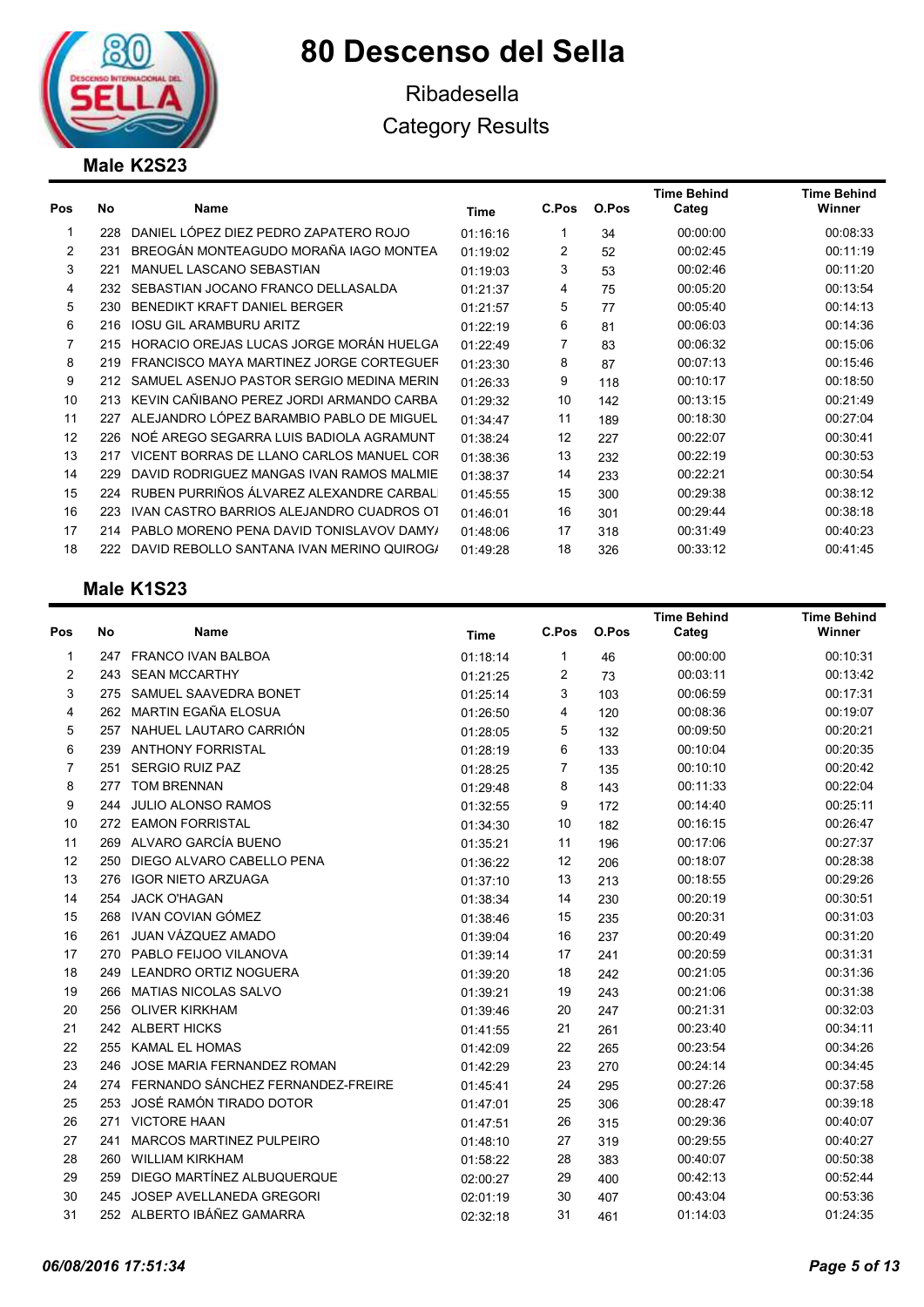

## Ribadesella Category Results

| No  | <b>Name</b>                               | Time     | C.Pos | O.Pos | <b>Time Behind</b><br>Categ | <b>Time Behind</b><br>Winner |
|-----|-------------------------------------------|----------|-------|-------|-----------------------------|------------------------------|
| 302 | FRANCISCO CAPIN CERRA DAVID MIGOYA GARCIA | 01:17:46 | 1     | 39    | 00:00:00                    | 00:10:03                     |
| 296 | AGUSTIN RODRIGUEZ JOAQUIN RANEDO          | 01:19:05 | 2     | 54    | 00:01:18                    | 00:11:22                     |
| 301 | CRISTOBAL CUESTA COLLADA JUAN SERRANO PR  | 01:19:10 | 3     | 55    | 00:01:23                    | 00:11:26                     |
| 288 | ELOY PALACIOS GOAS SAMUEL GARCIA GARCIA   | 01:19:46 | 4     | 59    | 00:02:00                    | 00:12:03                     |
| 298 | MATIAS MALAVAL MALAVAL JOAQUIN            | 01:20:09 | 5     | 62    | 00:02:22                    | 00:12:25                     |
| 297 | CARLOS JULIO GÓMEZ CELADA VICTOR PARDO SI | 01:20:40 | 6     | 68    | 00:02:53                    | 00:12:57                     |
| 284 | ÁLVARO SILVEIRA GUTIÉRREZ MARCOS DOMÍNGU  | 01:23:01 | 7     | 85    | 00:05:14                    | 00:15:18                     |
| 303 | JAVIER SANCHEZ GARCÍA AITOR DE DIOS CASO  | 01:23:31 | 8     | 89    | 00:05:44                    | 00:15:48                     |
| 293 | ALBERTO ALONSO ZAFRA ANGEL ABELLEIRA LAMI | 01:30:36 | 9     | 154   | 00:12:49                    | 00:22:53                     |
| 286 | JUAN CAMILO BERNAL CALDERON SAMUEL HORAG  | 01:34:31 | 10    | 184   | 00:16:45                    | 00:26:48                     |
| 281 | TELMO FERNANDEZ COMPADRE AITOR RAMAJO O   | 01:34:43 | 11    | 188   | 00:16:57                    | 00:27:00                     |
| 282 | MIGUEL DOMÍNGUEZ LÓPEZ MARTÍN GARCÍA PRIE | 01:35:26 | 12    | 198   | 00:17:40                    | 00:27:43                     |
| 294 | MARIO MENDIZABAL ECHEVERRIA IÑAKI ECHEPAR | 01:36:20 | 13    | 205   | 00:18:34                    | 00:28:37                     |
| 299 | ANDER OCHOA LOPEZ GUILLERMO SAEZ GARCIA   | 01:36:53 | 14    | 209   | 00:19:06                    | 00:29:09                     |
| 295 | RICARDO BOTELLA FERRAGUD JESUS MIGUEL SA  | 01:39:09 | 15    | 240   | 00:21:22                    | 00:31:25                     |
| 291 | MARK SLATTERY RYAN O'CONNOR               | 01:39:45 | 16    | 246   | 00:21:58                    | 00:32:02                     |
| 289 | CARLOS DURAN IGLEISAS XOSÉ GUERREIRO ALOI | 01:42:18 | 17    | 266   | 00:24:31                    | 00:34:34                     |
| 290 | ADRIAN OTERO PARADA EDUARDO DA SILVA PERI | 01:54:53 | 18    | 360   | 00:37:06                    | 00:47:10                     |
| 304 | MAURICIO EZEQUIEL LARROQUE FACUNDO LUCEF  | 02:06:41 | 19    | 419   | 00:48:55                    | 00:58:58                     |
| 292 | PABLO GONZÁLEZ CUESTA MARIO BARBAS FERNA  | 02:07:28 | 20    | 422   | 00:49:41                    | 00:59:45                     |
|     |                                           |          |       |       |                             |                              |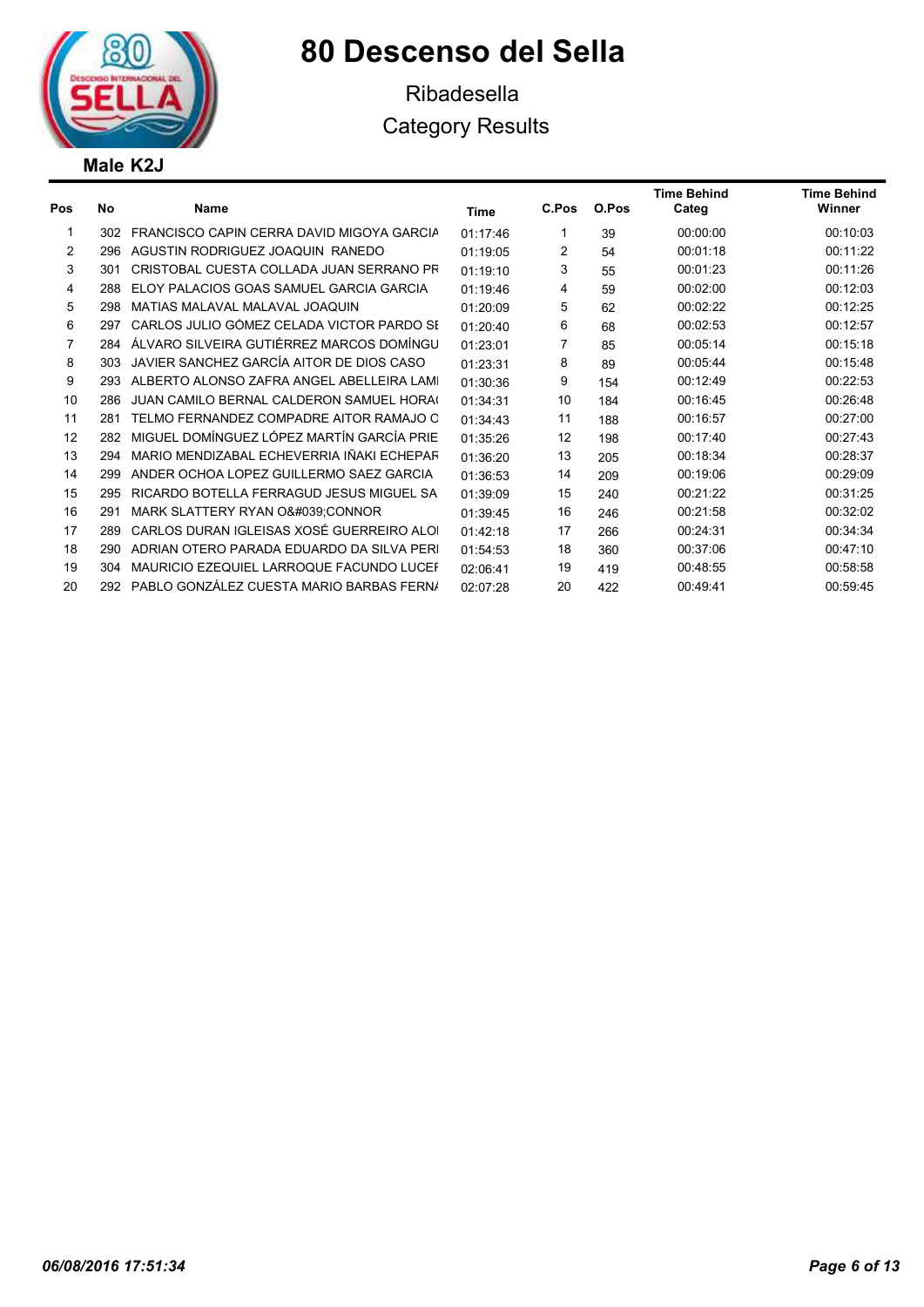

## Ribadesella Category Results

### Male K1J

| Pos              | No  | Name                                | <b>Time</b> | C.Pos        | O.Pos | <b>Time Behind</b><br>Categ | <b>Time Behind</b><br>Winner |
|------------------|-----|-------------------------------------|-------------|--------------|-------|-----------------------------|------------------------------|
| 1                |     | 338 EMILIO FERNANDEZ LÓPEZ          | 01:24:14    | $\mathbf{1}$ | 94    | 00:00:00                    | 00:16:30                     |
| 2                |     | 317 XABIER DE VELASCO VAZQUEZ       | 01:24:39    | 2            | 98    | 00:00:25                    | 00:16:56                     |
| 3                |     | 308 RONAN FOLEY                     | 01:25:40    | 3            | 107   | 00:01:26                    | 00:17:57                     |
| 4                |     | 354 ADRIAN PRADA PEREZ              | 01:27:55    | 4            | 130   | 00:03:41                    | 00:20:12                     |
| 5                |     | 330 LUIS IGLESIAS DIAZ              | 01:30:03    | 5            | 148   | 00:05:49                    | 00:22:20                     |
| 6                |     | 326 RASMUS VIUM MADSEN              | 01:30:12    | 6            | 150   | 00:05:58                    | 00:22:29                     |
| $\boldsymbol{7}$ |     | 318 LUCAS SUAREZ CABAL              | 01:31:43    | 7            | 161   | 00:07:29                    | 00:23:59                     |
| 8                |     | 320 KARL FIND HANSEN                | 01:32:09    | 8            | 167   | 00:07:55                    | 00:24:25                     |
| 9                |     | 335 ENEKO EGIGUREN GOMEZ            | 01:33:45    | 9            | 178   | 00:09:31                    | 00:26:02                     |
| 10               |     | 352 SERGIO NEGRETE MUÑOZ            | 01:34:56    | 10           | 190   | 00:10:42                    | 00:27:13                     |
| 11               |     | 314 RAUL DE LA PEÑA VALTUEÑA        | 01:37:00    | 11           | 210   | 00:12:46                    | 00:29:17                     |
| 12               |     | 312 EMIL VIBORG SKOVSAGER           | 01:37:04    | 12           | 211   | 00:12:50                    | 00:29:21                     |
| 13               |     | 336 HUGO POS                        | 01:37:35    | 13           | 220   | 00:13:21                    | 00:29:52                     |
| 14               |     | 333 BRIAN O'NEILL                   | 01:38:05    | 14           | 225   | 00:13:51                    | 00:30:22                     |
| 15               |     | 316 ALBERTO RODRIGUEZ VILLAMOR      | 01:39:59    | 15           | 248   | 00:15:45                    | 00:32:16                     |
| 16               |     | 355 DANIEL ECHAVARRI MIQUEO         | 01:41:03    | 16           | 257   | 00:16:49                    | 00:33:20                     |
| 17               |     | 337 FERMIN FEIJOO                   | 01:41:04    | 17           | 258   | 00:16:50                    | 00:33:21                     |
| 18               |     | 319 ADRIAN GONZÁLEZ MUÑIZ           | 01:42:08    | 18           | 264   | 00:17:54                    | 00:34:25                     |
| 19               |     | 351 JOSÉ GARCÍA MARTÍNEZ            | 01:42:24    | 19           | 269   | 00:18:10                    | 00:34:41                     |
| 20               |     | 309 ANDRES VILLARINO GONZALEZ       | 01:43:16    | 20           | 278   | 00:19:02                    | 00:35:33                     |
| 21               |     | 349 KIERAN HAYWARD                  | 01:43:19    | 21           | 279   | 00:19:05                    | 00:35:36                     |
| 22               |     | 344 BRENDAN FITZPATRICK             | 01:44:28    | 22           | 285   | 00:20:13                    | 00:36:44                     |
| 23               |     | 327 BELTRAN SANCHEZ TORAÑO          | 01:44:44    | 23           | 287   | 00:20:30                    | 00:37:01                     |
| 24               |     | 348 JULEN BAEZ DE PAUL              | 01:45:03    | 24           | 288   | 00:20:49                    | 00:37:20                     |
| 25               |     | 332 IBAI MEÑAKA ROA                 | 01:47:29    | 25           | 311   | 00:23:15                    | 00:39:46                     |
| 26               |     | 325 DANIEL GARCIA PULPEIRO          | 01:47:48    | 26           | 314   | 00:23:34                    | 00:40:05                     |
| 27               |     | 356 SJ0RD DINGERINK                 | 01:48:26    | 27           | 323   | 00:24:11                    | 00:40:42                     |
| 28               |     | 340 FRANCISCO JAVIER BLANCO CARRO   | 01:54:22    | 28           | 355   | 00:30:08                    | 00:46:39                     |
| 29               |     | 310 JORGE JUAN CAZALLA              | 01:55:04    | 29           | 361   | 00:30:49                    | 00:47:20                     |
| 30               | 329 | IÑIGO DIEZ ZABALA                   | 01:57:13    | 30           | 374   | 00:32:59                    | 00:49:30                     |
| 31               |     | 311 SANTIAGO MARTÍNEZ-AGARRA CRESPO | 01:57:17    | 31           | 375   | 00:33:03                    | 00:49:34                     |
| 32               |     | 339 CHRISTIAN OLSEN                 | 02:00:55    | 32           | 403   | 00:36:40                    | 00:53:11                     |
| 33               |     | 343 URKO URQUIJO RODRÍGUEZ          | 02:07:54    | 33           | 424   | 00:43:40                    | 01:00:11                     |
| 34               |     | 315 JORGE VEGA MUÑOZ                | 02:08:09    | 34           | 425   | 00:43:54                    | 01:00:25                     |
| 35               |     | 323 JULIO GONZALEZ MATILLA          | 02:08:36    | 35           | 430   | 00:44:22                    | 01:00:53                     |
| 36               |     | 328 IVÁN FERNÁNDEZ GONZÁLEZ         | 02:09:26    | 36           | 432   | 00:45:12                    | 01:01:43                     |
| 37               |     | 353 PABLO OTERO PARDO               | 02:10:19    | 37           | 436   | 00:46:05                    | 01:02:36                     |
| 38               |     | 331 MANUEL SOLER BARREDA            | 02:18:08    | 38           | 452   | 00:53:54                    | 01:10:25                     |
| 39               |     | 346 SAUL GONZÁLEZ BERMEJO           | 02:33:51    | 39           | 463   | 01:09:37                    | 01:26:08                     |
| 40               | 321 | <b>DAVID PITARCH FONT</b>           | 02:39:17    | 40           | 464   | 01:15:03                    | 01:31:34                     |
|                  |     |                                     |             |              |       |                             |                              |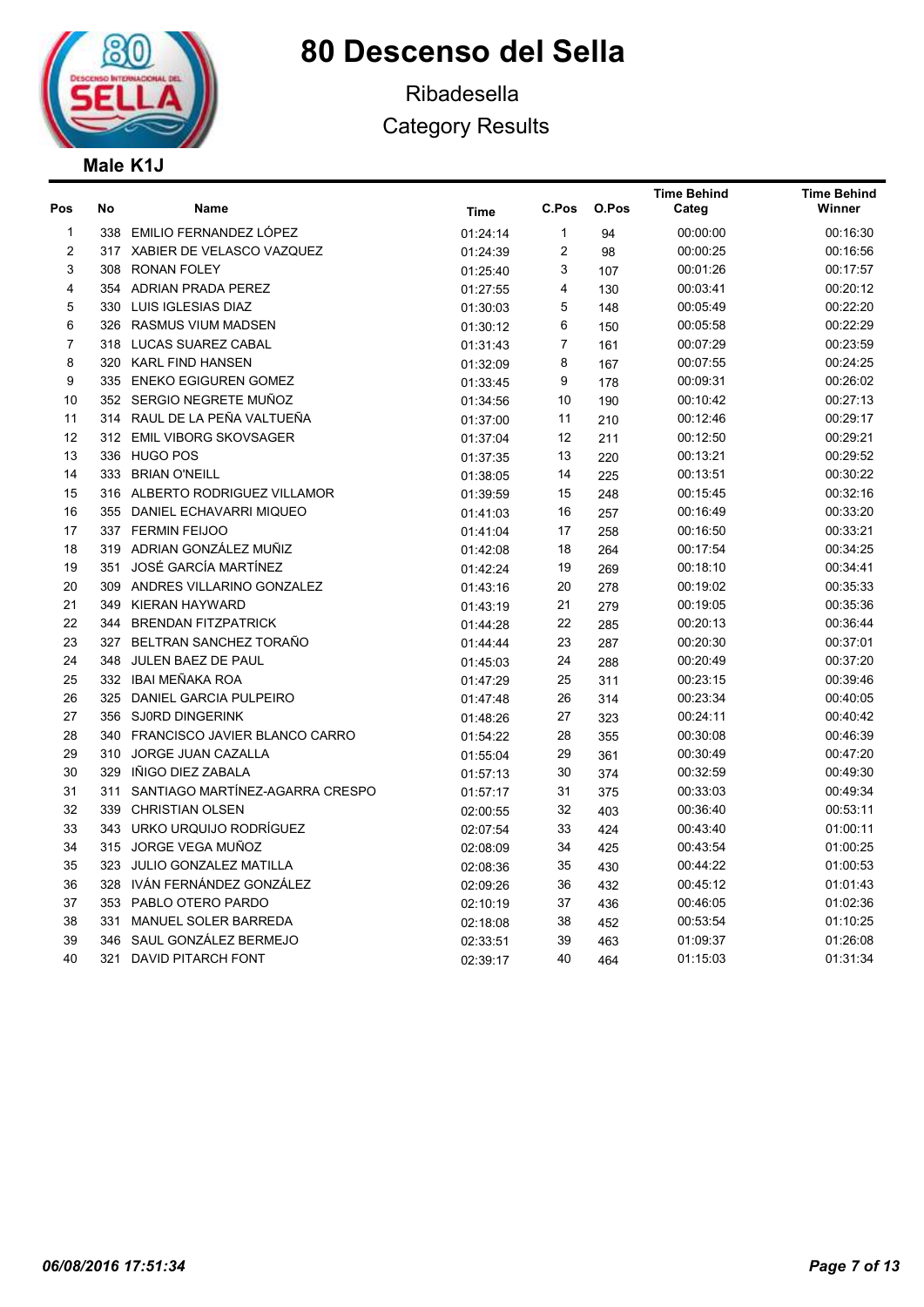

## Ribadesella Category Results

### Female K2MS

| Pos | No   | Name                                       | Time     | C.Pos | O.Pos | <b>Time Behind</b><br>Categ | <b>Time Behind</b><br>Winner |
|-----|------|--------------------------------------------|----------|-------|-------|-----------------------------|------------------------------|
|     | 360  | OLATZ ZABALA AURORA FIGUERAS               | 01:25:22 |       | 104   | 00:00:00                    | 00:00:00                     |
| 2   | 367  | LIZE BROEKX HERMIEN PETERS                 | 01:26:03 | 2     | 114   | 00:00:41                    | 00:00:41                     |
| 3   | 365  | AMAIA OSABA OLABERRI ANNA KOZISKOVA        | 01:26:52 | 3     | 122   | 00:01:30                    | 00:01:30                     |
| 4   | 369  | ESTEFANÍA FERNÁNDEZ NURIA VILLACÉ          | 01:32:47 | 4     | 170   | 00:07:25                    | 00:07:25                     |
| 5   | 364  | MERCEDES COBOS TELLEZ CONCEPCION VIZCAIN   | 01:38:14 | 5     | 226   | 00:12:52                    | 00:12:52                     |
| 6   | 366. | SILVIA GOMEZ CABEZA CELIA SOMOANO HEDREÑ   | 01:38:39 | 6     | 234   | 00:13:17                    | 00:13:17                     |
| 7   | 374  | ALI PENDLE PHOEBE AYRES                    | 01:44:17 |       | 284   | 00:18:54                    | 00:18:54                     |
| 8   | 371  | AMAIA ORTIZ DE ZARATE OSA HELENE CARMONA   | 01:45:22 | 8     | 293   | 00:20:00                    | 00:20:00                     |
| 9   | 359  | BALBINA ITURRALDE SUÁREZ COVADONGA POSAI   | 01:54:37 | 9     | 358   | 00:29:15                    | 00:29:15                     |
| 10  | 370  | MARTA PARADELO RODRÍGUEZ KISSY TORRES NU   | 01:56:40 | 10    | 369   | 00:31:18                    | 00:31:18                     |
| 11  | 363  | LUCIA RIBERA GARCIA MARÍA HERNANDEZ HIDAL( | 01:57:29 | 11    | 377   | 00:32:07                    | 00:32:07                     |
| 12  | 368  | BEATRIZ BURCIO CRESPO OCÊANE BRINDEAU      | 01:59:03 | 12    | 389   | 00:33:40                    | 00:33:40                     |
| 13  | 373  | HELENA MANJON JIMENEZ MARTA RAMOS-VALCAI   | 02:15:20 | 13    | 448   | 00:49:58                    | 00:49:58                     |
| 14  | 372  | FLOR COMPARATO ANDREA VICTORIA SANTA COL   | 02:21:34 | 14    | 454   | 00:56:12                    | 00:56:12                     |

### Female K1MS

| Pos | <b>No</b> | Name                           | Time     | C.Pos        | O.Pos | <b>Time Behind</b><br>Categ | <b>Time Behind</b><br>Winner |
|-----|-----------|--------------------------------|----------|--------------|-------|-----------------------------|------------------------------|
|     | 389       | <b>JENNIFER EGAN</b>           | 01:28:25 | $\mathbf{1}$ | 134   | 00:00:00                    | 00:03:02                     |
| 2   | 380       | <b>KRISTINA BEDEC</b>          | 01:30:35 | 2            | 153   | 00:02:10                    | 00:05:13                     |
| 3   | 381       | SHEILA SAEZ BARRIOS            | 01:32:00 | 3            | 164   | 00:03:35                    | 00:06:38                     |
| 4   | 392       | <b>EVA BARRIOS</b>             | 01:33:07 | 4            | 176   | 00:04:42                    | 00:07:44                     |
| 5   | 388       | LUCIA ARQUERO OLMEDO           | 01:34:33 | 5            | 186   | 00:06:08                    | 00:09:10                     |
| 6   | 383       | RAQUEL CARBAJO FERNANDEZ       | 01:35:37 | 6            | 200   | 00:07:12                    | 00:10:15                     |
| 7   | 384       | <b>LIZZIE BROUGHTON</b>        | 01:37:07 | 7            | 212   | 00:08:42                    | 00:11:45                     |
| 8   | 396       | ANNEMIA PRETZMANN              | 01:37:48 | 8            | 222   | 00:09:23                    | 00:12:26                     |
| 9   | 393       | <b>MARIANA GARCIA MENENDEZ</b> | 01:37:59 | 9            | 224   | 00:09:34                    | 00:12:37                     |
| 10  | 382.      | LUCIA VALLE FERNANDEZ          | 01:40:30 | 10           | 254   | 00:12:05                    | 00:15:08                     |
| 11  | 394       | <b>MAGGIE NIXON</b>            | 01:44:28 | 11           | 286   | 00:16:03                    | 00:19:06                     |
| 12  | 379       | <b>IRATI OSA IRURETA</b>       | 01:45:21 | 12           | 292   | 00:16:56                    | 00:19:59                     |
| 13  | 391       | SUSANA ALONSO PÉREZ            | 01:59:47 | 13           | 395   | 00:31:22                    | 00:34:24                     |
| 14  | 390       | <b>ANOUK BRUST</b>             | 02:00:15 | 14           | 399   | 00:31:50                    | 00:34:53                     |
| 15  | 385       | <b>CLAUDIA AGUIAR</b>          | 02:01:06 | 15           | 404   | 00:32:41                    | 00:35:44                     |
| 16  | 395       | <b>ILSE POS</b>                | 02:08:32 | 16           | 429   | 00:40:07                    | 00:43:09                     |
| 17  | 386       | <b>ILONA BOSCH</b>             | 02:32:43 | 17           | 462   | 01:04:18                    | 01:07:21                     |

### Female K2MS23

| Pos           | No  | <b>Name</b>                                   | Time     | C.Pos | O.Pos | <b>Time Behind</b><br>Categ | <b>Time Behind</b><br>Winner |
|---------------|-----|-----------------------------------------------|----------|-------|-------|-----------------------------|------------------------------|
|               | 401 | LUCY LEE SMITH FLO DUFFIELD                   | 01.37.29 |       | 219   | 00:00:00                    | 00:12:07                     |
| $\mathcal{P}$ |     | 402 ÁFRICA OJEMBARRENA JIMÉNEZ ICIAR OJEMBARF | 01.42.34 |       | 272   | 00:05:05                    | 00:17:12                     |
| 3             |     | 404 VALERIA PEREA FERNÁNDEZ SARA PÉREZ CANO   | 01:43:00 |       | 274   | 00:05:31                    | 00:17:38                     |
|               |     | 405 SANDRA VILLAR HERBELLO COVADONGA MARÍA C  | 01.45.09 |       | 289   | 00:07:40                    | 00:19:47                     |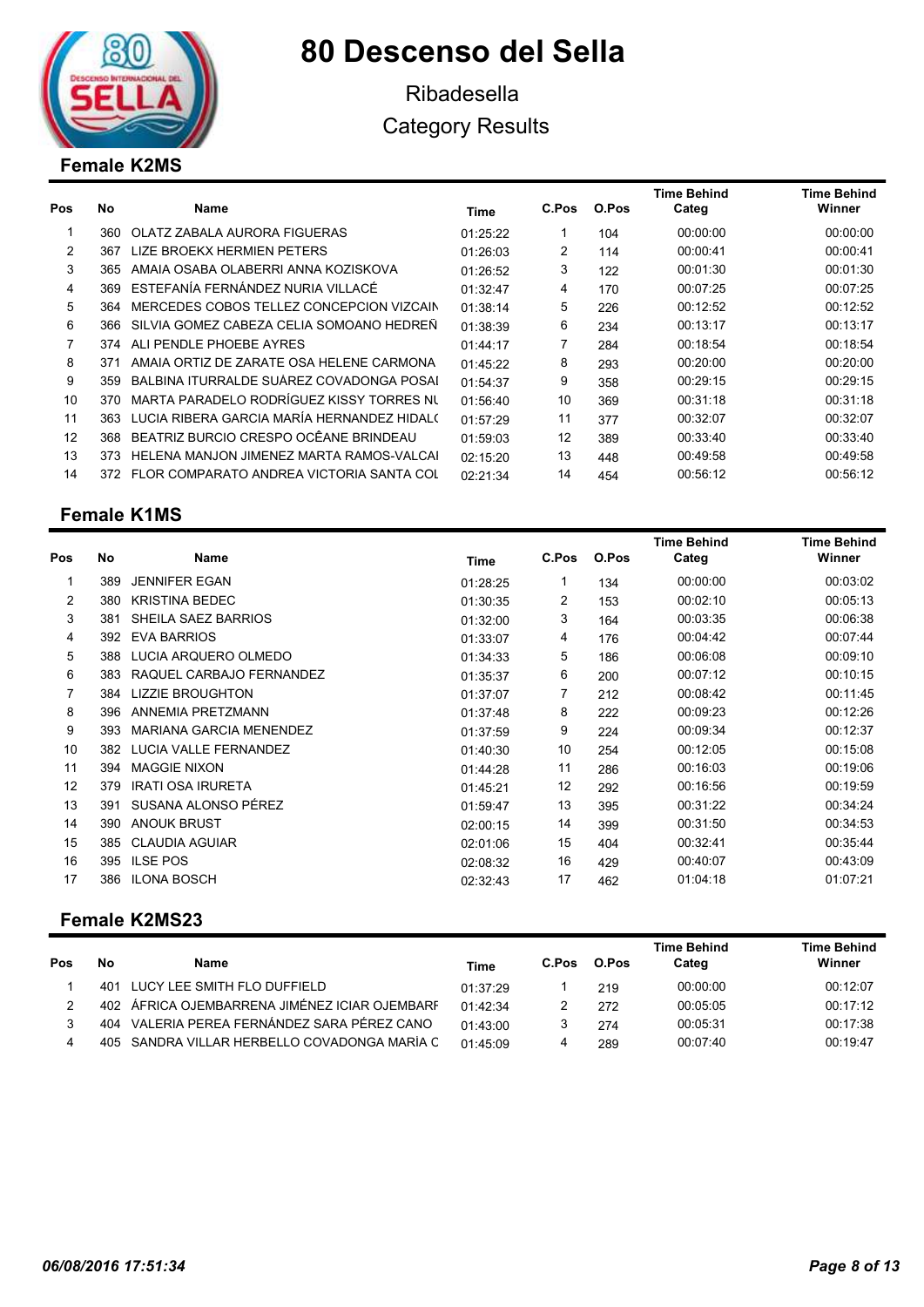

## Ribadesella Category Results

### Female K1MS23

| Pos | No  | <b>Name</b>                   | Time     | C.Pos | O.Pos | <b>Time Behind</b><br>Categ | <b>Time Behind</b><br>Winner |
|-----|-----|-------------------------------|----------|-------|-------|-----------------------------|------------------------------|
|     | 419 | CAROLINA MASSAGUES JULIAN     | 01:31:07 |       | 159   | 00:00:00                    | 00:05:45                     |
| 2   | 420 | MIRIAM VEGA MANRIQUE          | 01:35:53 | 2     | 203   | 00:04:45                    | 00:10:30                     |
| 3   | 412 | EMMA GOMEZ ESTEBARANZ         | 01:39:08 | 3     | 239   | 00:08:01                    | 00:13:46                     |
| 4   | 411 | TANIA ELIZABETH ÁLVAREZ YATES | 01:39:30 | 4     | 245   | 00:08:23                    | 00:14:08                     |
| 5   | 416 | CELIA REMIS CUEVA             | 01:41:40 | 5     | 260   | 00:10:33                    | 00:16:18                     |
| 6   | 414 | LUCIA ESCUDERO MARTINEZ       | 01:45:52 | 6     | 298   | 00:14:45                    | 00:20:30                     |
|     | 418 | AMAIA BENAVENTE BABACE        | 01.52.00 |       | 344   | 00:20:53                    | 00:26:38                     |
| 8   | 410 | MARIAM HERNANDEZ VERLLISCA    | 02:06:57 | 8     | 420   | 00:35:49                    | 00:41:34                     |
| 9   | 415 | SOFÍA RIAL ALFAYA             | 02:14:05 | 9     | 444   | 00:42:58                    | 00:48:43                     |

#### Female K2MJ

| <b>Pos</b>    | No   | Name                                           | Time     | C.Pos | O.Pos | Time Behind<br>Categ | <b>Time Behind</b><br>Winner |
|---------------|------|------------------------------------------------|----------|-------|-------|----------------------|------------------------------|
|               | 428  | NORA REY RODRIGUEZ BARBARA PARDO MAS           | 01.27.45 |       | 126   | 00:00:00             | 00:02:22                     |
| $\mathcal{P}$ |      | 425 ERIKA PAJARES GARCÍA MARIA ARRECHE LATIENI | 01:40:07 | 2     | 249   | 00:12:22             | 00:14:45                     |
| 3             |      | 426 MARÍA LÓPEZ PINÓS LUCÍA SÁIZ MARTÍNEZ      | 01:46:03 | 3     | 302   | 00:18:18             | 00:20:41                     |
| 4             | 429. | ANDREA GARCIA CASTELO MAIDER NUÑEZ MARTI       | 01:55:50 | 4     | 365   | 00:28:05             | 00:30:28                     |
| 5             | 424  | LUCIA MORILLA MEDINA INES NISTAL PIQUERO       | 01:59:29 | 5     | 393   | 00:31:44             | 00:34:06                     |
| 6             | 427  | NOEMÍ FERNÁNDEZ MONTEIRO EVA PIAY FERNÁN       | 02:03:31 | 6     | 414   | 00:35:46             | 00:38:09                     |
|               | 430  | MAIDER HERNANDEZ GARCIA NAROA SALGADO PI       | 02:03:45 |       | 415   | 00:36:00             | 00:38:22                     |
| 8             | 423  | MARIA LANCHO LAVILLA CLARA GONZALEZ GONZI      | 02:07:53 | 8     | 423   | 00:40:08             | 00:42:31                     |

### Female K1MJ

| Pos            | No  | Name                              | Time     | C.Pos | O.Pos | <b>Time Behind</b><br>Categ | <b>Time Behind</b><br>Winner |
|----------------|-----|-----------------------------------|----------|-------|-------|-----------------------------|------------------------------|
|                | 447 | ARANTZA TOLEDO ESPINILLA          | 01:42:30 | 1     | 271   | 00:00:00                    | 00:17:07                     |
| $\overline{2}$ | 433 | <b>TANIA PROL PROL</b>            | 01:43:49 | 2     | 282   | 00:01:18                    | 00:18:26                     |
| 3              | 435 | CAROLINA GONZÁLEZ SÁNCHEZ         | 01:53:32 | 3     | 353   | 00:11:02                    | 00:28:10                     |
| 4              | 439 | <b>CARMEN VILLAR VARELA</b>       | 01:56:04 | 4     | 367   | 00:13:33                    | 00:30:41                     |
| 5              | 442 | <b>ITZIAR CAMPO JUARROS</b>       | 01:58:59 | 5     | 388   | 00:16:29                    | 00:33:37                     |
| 6              | 437 | SARA ASENJO PASTOR                | 02:00:07 | 6     | 397   | 00:17:37                    | 00:34:45                     |
| 7              | 438 | LUCIA VALIÑA SEIJAS               | 02:00:53 | 7     | 402   | 00:18:23                    | 00:35:31                     |
| 8              | 445 | LUCIA HERNANDEZ VELLISCA          | 02:02:50 | 8     | 413   | 00:20:20                    | 00:37:28                     |
| 9              | 448 | ANA CAO CAO                       | 02:08:17 | 9     | 427   | 00:25:47                    | 00:42:55                     |
| 10             | 441 | <b>HAIZEA CRUZ ELEJALDE</b>       | 02:08:39 | 10    | 431   | 00:26:09                    | 00:43:16                     |
| 11             | 449 | <b>MONICA SANTOS RODRIGUEZ</b>    | 02:10:47 | 11    | 437   | 00:28:17                    | 00:45:25                     |
| 12             | 444 | <b>CLARA RONCERO DURAN</b>        | 02:11:17 | 12    | 438   | 00:28:46                    | 00:45:54                     |
| 13             | 436 | <b>BEATRIZ FIGUERAS CEBOLLADA</b> | 02:15:01 | 13    | 445   | 00:32:31                    | 00:49:39                     |
| 14             | 434 | <b>MAR DURAN GRAU</b>             | 02:16:23 | 14    | 450   | 00:33:53                    | 00:51:01                     |
| 15             | 446 | ANDREA LALFUENTE URTASUN          | 02:26:42 | 15    | 456   | 00:44:11                    | 01:01:19                     |
| 16             | 440 | MAITANE PÉREZ DE HEREDIA GONZÁLEZ | 02:26:49 | 16    | 457   | 00:44:19                    | 01:01:27                     |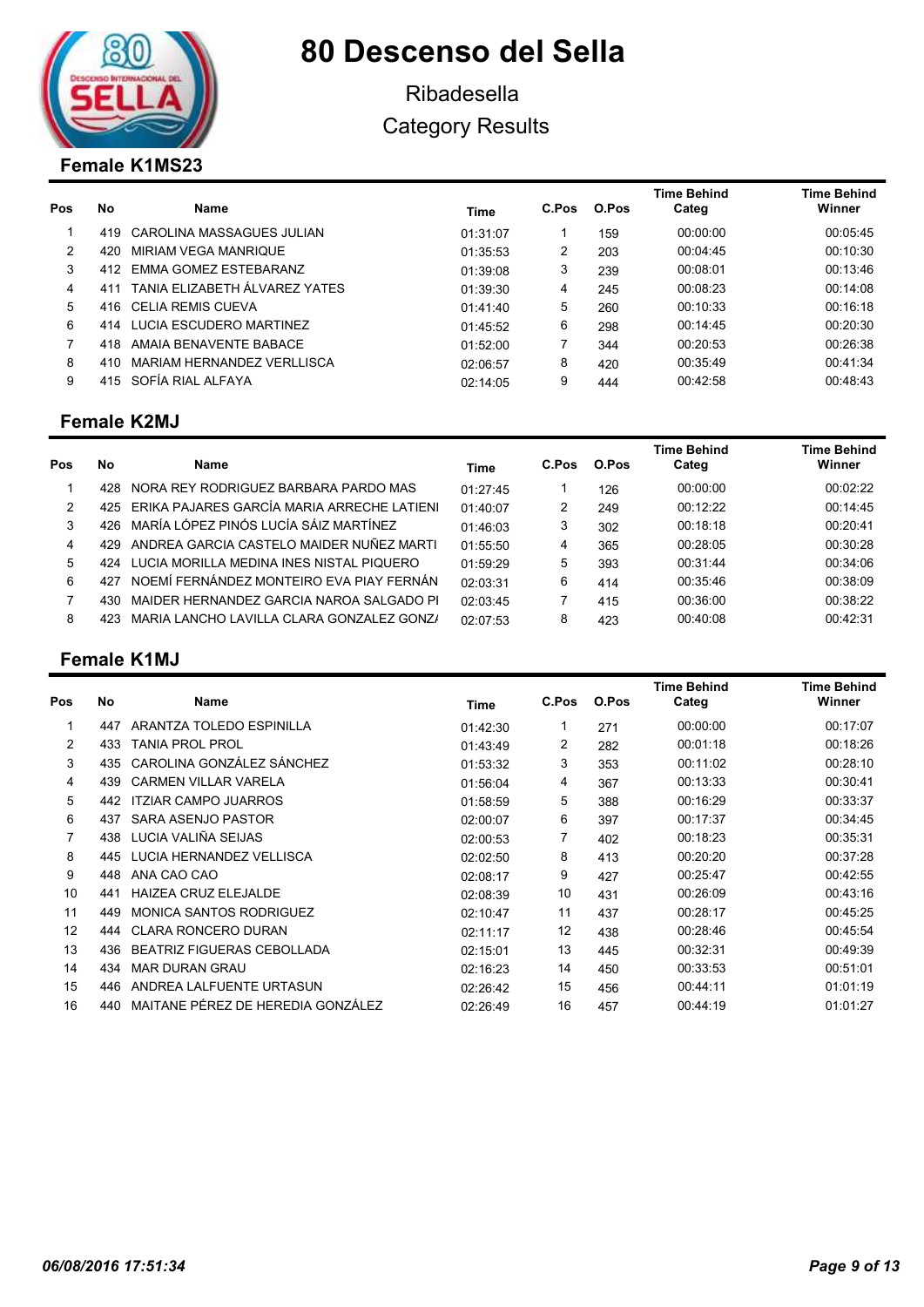

## Ribadesella Category Results

| Pos | No  | Name                                        | Time     | C.Pos | O.Pos | Time Behind<br>Categ | Time Behind<br>Winner |
|-----|-----|---------------------------------------------|----------|-------|-------|----------------------|-----------------------|
|     | 453 | MANUEL ANTONIO CAMPOS JOSÉ MANUEL SÁNCH     | 01:27:51 |       | 129   | 00:00:00             | 00:20:08              |
| 2   | 463 | MIGUEL FERNÁNDEZ CASTRO ADRIAN FERNÁNDE.    | 01:30:46 | 2     | 157   | 00:02:54             | 00:23:03              |
| 3   | 452 | RUBEN PAZ DOBARRO NICOLAS BARREIRO BRUN     | 01:35:08 | 3     | 194   | 00:07:17             | 00:27:25              |
| 4   |     | 455 JESUS MONTOTO VAZQUEZ ADRIAN POSE BUSTO | 01:37:50 | 4     | 223   | 00:09:58             | 00:30:06              |
| 5   | 454 | ADRIAN SIEIRO BARREIRO SERGIO VALLEJO ESPE  | 01:40:26 | 5     | 252   | 00:12:34             | 00:32:43              |
| 6   | 462 | DAVID BARREIRO HERMELO NOEL DOMINGUEZ M/    | 01:48:12 | 6     | 320   | 00:20:21             | 00:40:29              |
| 7   | 459 | ALVARO GARRIDO VELASCO IGNACIO CALVO MOY    | 01:49:40 | 7     | 327   | 00:21:49             | 00:41:57              |
| 8   | 457 | ALBERO MORILLA MEDINA YAROSLAV OLEG SHEL    | 01:50:15 | 8     | 332   | 00:22:23             | 00:42:31              |
| 9   | 456 | ANGEL ESTEBAN ORTEGA IMANOL MARTINEZ GON    | 01:53:09 | 9     | 351   | 00:25:17             | 00:45:25              |
| 10  | 461 | CARLOS ANDRES ESCAMILLA OSPINA JESUS FELII  | 01:54:45 | 10    | 359   | 00:26:53             | 00:47:01              |
| 11  | 458 | JUAN MANZANARES RUIZ IKER RODRIGUEZ LAGUI   | 01:55:36 | 11    | 363   | 00:27:44             | 00:47:52              |
| 12  | 460 | ANTONIO DELGADO VIGUIN RAMO FIGUEROA FER    | 02:27:45 | 12    | 458   | 00:59:53             | 01:20:02              |

#### Male C1S

| Pos | <b>No</b> | Name                                   | Time     | C.Pos | O.Pos | <b>Time Behind</b><br>Categ | <b>Time Behind</b><br>Winner |
|-----|-----------|----------------------------------------|----------|-------|-------|-----------------------------|------------------------------|
|     | 477       | DIEGO ROMERO FRAGA                     | 01:37:37 |       | 221   | 00:00:00                    | 00:29:54                     |
| 2   | 474       | DAVID MANUEL MOSQUERA LENDOIRO         | 01:39:05 | 2     | 238   | 00:01:27                    | 00:31:22                     |
| 3   | 470       | JAVIER BERNAL IGLESIAS                 | 01:42:20 | 3     | 267   | 00:04:42                    | 00:34:37                     |
| 4   | 476.      | PEDRO AREAL ABREU                      | 01:43:42 | 4     | 281   | 00:06:04                    | 00:35:58                     |
| 5   | 469       | DIEGO SUAREZ DIAZ                      | 01:46:33 | 5     | 303   | 00:08:55                    | 00:38:49                     |
| 6   | 475       | CAYETANO GARCIA DE LA BORBOLLA VALLEJO | 01.58.11 | 6     | 381   | 00:20:33                    | 00:50:27                     |
|     | 473.      | CARLOS LARA CABALLOS                   | 02:01:22 |       | 408   | 00:23:44                    | 00:53:39                     |
| 8   | 471       | <b>JAVIER HERRERA ALVAREZ</b>          | 02:13:55 | 8     | 443   | 00:36:18                    | 01:06:12                     |
| 9   | 468.      | <b>GERMAN GARCIA GUTIERREZ</b>         | 02:21:48 | 9     | 455   | 00:44:10                    | 01:14:05                     |

#### Male C2S23

| No  | Name | <b>Time</b>                                                                               | C.Pos | O.Pos | <b>Time Behind</b><br>Categ | <b>Time Behind</b><br>Winner |
|-----|------|-------------------------------------------------------------------------------------------|-------|-------|-----------------------------|------------------------------|
|     |      | 01.59.21                                                                                  |       | 391   | 00:00:00                    | 00:51:38                     |
| 481 |      | 02.01.43                                                                                  |       | 409   | 00:02:21                    | 00:53:59                     |
|     |      | 482 FELIPE DE BENITO SANCHEZ GONZALO TUDELA B<br>GUILLERMO ÁLVAREZ JUNQUERA ALEJANDRO AL( |       |       |                             |                              |

#### Male C1S23

| Pos | Nο   | Name                             | Time     | C.Pos | O.Pos | <b>Time Behind</b><br>Cateɑ | <b>Time Behind</b><br>Winner |
|-----|------|----------------------------------|----------|-------|-------|-----------------------------|------------------------------|
|     |      | 490 SVEN TOSCH                   | 01.48.14 |       | 321   | 00:00:00                    | 00:40:30                     |
|     | 487. | ALEJANDRO RODRIGUEZ RAMIREZ      | 01:49:45 |       | 328   | 00:01:31                    | 00:42:02                     |
|     | 491  | TOMAS BLANCO LOPEZ               | 01:55:38 |       | 364   | 00:07:24                    | 00:47:55                     |
|     |      | 489 FELIPE ANDRES SAENZ COLLAZOS | 01:57:39 | 4     | 378   | 00:09:25                    | 00:49:56                     |

Time Behind Winner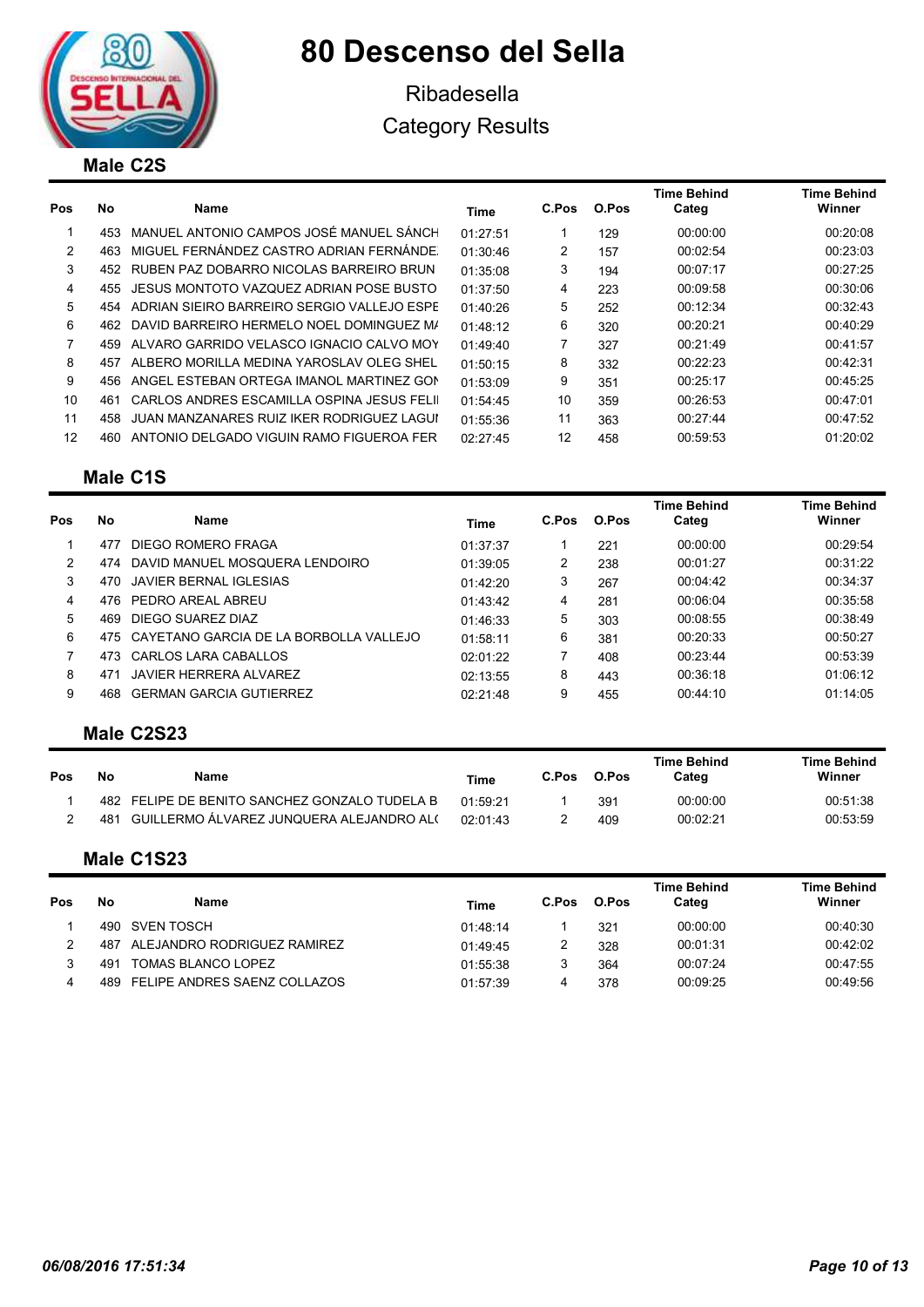

Ribadesella Category Results

### Male K2VETA

| Pos | No  | <b>Name</b>                                 | Time     | C.Pos | O.Pos | <b>Time Behind</b><br>Categ | <b>Time Behind</b><br>Winner |
|-----|-----|---------------------------------------------|----------|-------|-------|-----------------------------|------------------------------|
| 1   | 519 | VICENTE LLERANDI FERNANDEZ MIGUEL ANGEL F   | 01:22:00 | 1     | 79    | 00:00:00                    | 00:14:17                     |
| 2   | 512 | ALVARO GARCIA RUISANCHEZ ERIC KLAS          | 01:22:05 | 2     | 80    | 00:00:04                    | 00:14:22                     |
| 3   | 511 | OSCAR ORTEGA MALIBRAN CARLOS ORTEGA MAL     | 01:24:09 | 3     | 93    | 00:02:08                    | 00:16:26                     |
| 4   | 509 | PABLO RODRIGUEZ TORRE JOSE JAVIER VIZCAINO  | 01:25:48 | 4     | 109   | 00:03:47                    | 00:18:05                     |
| 5   | 514 | JOSE MANUEL JUBON FOLGUEIRAS DIEGO PÉREZ    | 01:25:49 | 5     | 111   | 00:03:48                    | 00:18:06                     |
| 6   | 510 | MANUEL CRAVIOTTO BLANCO VICTOR CRAVIOTTO    | 01:25:57 | 6     | 112   | 00:03:57                    | 00:18:14                     |
| 7   | 518 | EMILIO ORTIZ RODRIGUEZ JESUS TORRE SANTIST  | 01:26:05 | 7     | 116   | 00:04:04                    | 00:18:22                     |
| 8   | 497 | MIGUEL PALACIO CAMINO ALEJANDRO MARTÍN CO   | 01:30:18 | 8     | 152   | 00:08:17                    | 00:22:35                     |
| 9   | 503 | PABLO FERNANDEZ DE VELASCO FRANCISCO CAL    | 01:31:46 | 9     | 162   | 00:09:45                    | 00:24:02                     |
| 10  | 515 | IVAN DE QUEVEDO GARCIA JUAN PULGAR SUARE.   | 01:34:05 | 10    | 180   | 00:12:05                    | 00:26:22                     |
| 11  | 513 | LUIS GOMEZ ENRIQUEZ ANTONIO SALAS BELIZON   | 01:35:02 | 11    | 193   | 00:13:01                    | 00:27:18                     |
| 12  | 495 | FLORENTINO CARDÍN ABRIL EFRÉN SOLÍS PRIETO  | 01:37:23 | 12    | 217   | 00:15:22                    | 00:29:40                     |
| 13  | 502 | CONSTANTINO ARANGO BERDASCO DANIEL MENE     | 01:38:33 | 13    | 229   | 00:16:32                    | 00:30:49                     |
| 14  | 500 | ALBERTO FIDALGO BUSTOS JUAN JOSE CARBALLO   | 01:40:27 | 14    | 253   | 00:18:26                    | 00:32:44                     |
| 15  | 496 | TEODORO AUSTRI VAQUERO FELIX MARIA CANO L   | 01:48:00 | 15    | 317   | 00:26:00                    | 00:40:17                     |
| 16  | 516 | ESTEBAN CABAL DIAZ CARLOS ELIAS BARRO ROC   | 01:48:20 | 16    | 322   | 00:26:19                    | 00:40:36                     |
| 17  | 499 | FRANCISCO LLÁCER FEMENÍA JAVIER GIL CASTILI | 01:50:41 | 17    | 336   | 00:28:41                    | 00:42:58                     |
| 18  | 507 | RODOLFO AMORRORTU JAVIER SAIZ IPIÑA         | 01:52:41 | 18    | 347   | 00:30:40                    | 00:44:58                     |
| 19  | 508 | ROBERTO DIEZ CASTELLANOS MAURICIO MARTIN    | 01:55:14 | 19    | 362   | 00:33:13                    | 00:47:31                     |
| 20  | 506 | TOMAS SORIANO SANTAMARIA VICTOR PONZODA     | 01:58:12 | 20    | 382   | 00:36:11                    | 00:50:29                     |
| 21  | 498 | JUAN CARLOS RODRÍGUEZ GARCÍA JOSÉ ANTONIO   | 01:59:24 | 21    | 392   | 00:37:23                    | 00:51:41                     |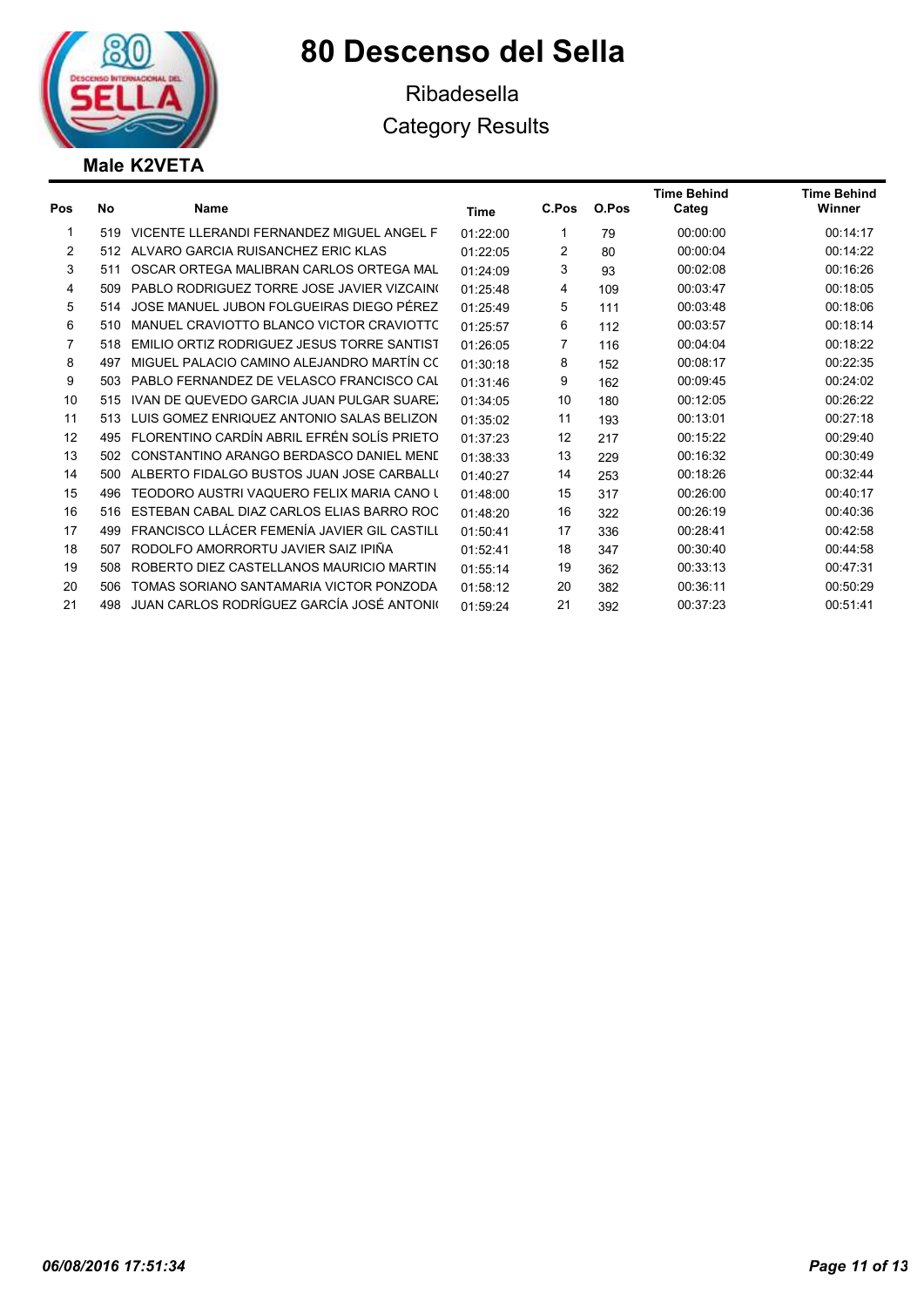

## Ribadesella Category Results

### Male K1VETA

| Pos                     | No  | Name                                 | Time     | C.Pos          | O.Pos | <b>Time Behind</b><br>Categ | <b>Time Behind</b><br>Winner |
|-------------------------|-----|--------------------------------------|----------|----------------|-------|-----------------------------|------------------------------|
| 1                       |     | 536 ALVARO DOMINGO MEDINA            | 01:24:40 | $\mathbf{1}$   | 99    | 00:00:00                    | 00:16:57                     |
| $\overline{\mathbf{c}}$ |     | 530 JOSE RAMON RIVERA VEGA           | 01:28:02 | 2              | 131   | 00:03:21                    | 00:20:19                     |
| 3                       |     | 577 VICTOR ALLER ALONSO              | 01:30:01 | 3              | 146   | 00:05:20                    | 00:22:17                     |
| 4                       |     | 522 MIGUEL ANXO GONZALEZ CARRERA     | 01:31:06 | 4              | 158   | 00:06:25                    | 00:23:23                     |
| 5                       |     | 572 FÉLIX GARCIA GONZALEZ            | 01:32:49 | 5              | 171   | 00:08:09                    | 00:25:06                     |
| 6                       |     | 557 RAMON GONZALEZ RODRIGUEZ         | 01:34:10 | 6              | 181   | 00:09:30                    | 00:26:27                     |
| $\overline{7}$          |     | 547 SIRO GONZALEZ VILLANUEVA         | 01:35:25 | $\overline{7}$ | 197   | 00:10:44                    | 00:27:41                     |
| 8                       | 571 | JOSÉ ANTONIO MENÉNDEZ LOLO           | 01:38:36 | 8              | 231   | 00:13:55                    | 00:30:52                     |
| 9                       |     | 576 PIER FIRSMA                      | 01:38:48 | 9              | 236   | 00:14:08                    | 00:31:05                     |
| 10                      |     | 555 FERNANADO GARCÍA VISO            | 01:40:21 | 10             | 250   | 00:15:41                    | 00:32:38                     |
| 11                      |     | 562 MIGUEL GARCÍA GONZALEZ           | 01:43:13 | 11             | 277   | 00:18:33                    | 00:35:30                     |
| 12                      |     | 566 RICARDO NOVAL                    | 01:43:50 | 12             | 283   | 00:19:10                    | 00:36:07                     |
| 13                      |     | 564 JOSE PRIMO GOMEZ SUAREZ          | 01:45:31 | 13             | 294   | 00:20:51                    | 00:37:48                     |
| 14                      |     | 573 JUAN CABORNERO ALAGUERO          | 01:45:43 | 14             | 297   | 00:21:02                    | 00:37:59                     |
| 15                      |     | 558 JAVIER ARAUJO BLAZQUEZ           | 01:45:54 | 15             | 299   | 00:21:14                    | 00:38:11                     |
| 16                      |     | 529 LUCAS MATIAS MICOLI              | 01:47:07 | 16             | 307   | 00:22:26                    | 00:39:23                     |
| 17                      |     | 537 NICOLAS CAPELLIN BRULE           | 01:47:24 | 17             | 309   | 00:22:44                    | 00:39:41                     |
| 18                      |     | 523 ÁNGEL RUIZ MARTÍNEZ              | 01:47:30 | 18             | 312   | 00:22:49                    | 00:39:46                     |
| 19                      |     | 570 JAVIER GONZÁLEZ ESCALANTE        | 01:47:51 | 19             | 316   | 00:23:10                    | 00:40:07                     |
| 20                      | 550 | EMILIO AYESTARAN HERNANDO            | 01:50:33 | 20             | 334   | 00:25:52                    | 00:42:49                     |
| 21                      |     | 549 LUIS ANTONIO BOO GOMEZ           | 01:50:37 | 21             | 335   | 00:25:57                    | 00:42:54                     |
| 22                      |     | 559 FRANCISCO QUEIPO MUÑIZ           | 01:51:24 | 22             | 341   | 00:26:43                    | 00:43:40                     |
| 23                      |     | 528 JAVIER GARCÍA DE VEAS LOVILLO    | 01:51:46 | 23             | 342   | 00:27:06                    | 00:44:03                     |
| 24                      | 569 | RUBEN SANCHEZ ECHAVE                 | 01:51:59 | 24             | 343   | 00:27:19                    | 00:44:16                     |
| 25                      |     | 534 MARCOS PEREIRA SANTOS            | 01:52:37 | 25             | 346   | 00:27:56                    | 00:44:54                     |
| 26                      |     | 542 CRUZ JUANES MORAN                | 01:52:47 | 26             | 348   | 00:28:06                    | 00:45:03                     |
| 27                      |     | 541 MIKEL EGUIBAR IBINAGA            | 01:53:02 | 27             | 350   | 00:28:22                    | 00:45:19                     |
| 28                      |     | 540 JAIME MARTÍNEZ BARBAS            | 01:53:49 | 28             | 354   | 00:29:09                    | 00:46:06                     |
| 29                      |     | 539 ENRIQUE CHACON ALVAREZ           | 01:54:27 | 29             | 356   | 00:29:47                    | 00:46:44                     |
| 30                      |     | 552 DAVID PASCUAL ALONSO             | 01:56:38 | 30             | 368   | 00:31:57                    | 00:48:55                     |
| 31                      |     | 546 LAR O' BRIEN                     | 01:57:04 | 31             | 372   | 00:32:23                    | 00:49:20                     |
| 32                      |     | 556 JORGE RODRÍGUEZ SANCHEZ          | 01:57:28 | 32             | 376   | 00:32:48                    | 00:49:45                     |
| 33                      |     | 543 VALENTIN NUÑEZ PEREZ             | 01:57:55 | 33             | 380   | 00:33:15                    | 00:50:12                     |
| 34                      |     | 538 FRANCISCO JAVIER RODRIGUEZ CUETO | 01:58:25 | 34             | 384   | 00:33:45                    | 00:50:42                     |
| 35                      |     | 524 ALBERTO ALONSO SOBRADO           | 01:58:36 | 35             | 385   | 00:33:55                    | 00:50:52                     |
| 36                      |     | 553 JOSE LUIS GALERA MOLINA          | 01:58:47 | 36             | 386   | 00:34:06                    | 00:51:04                     |
| 37                      | 531 | <b>DIEGO CASASUS TRABADA</b>         | 01:59:13 | 37             | 390   | 00:34:33                    | 00:51:30                     |
| 38                      |     | 545 FRANCISCO JUAREZ MOLINA          | 01:59:35 | 38             | 394   | 00:34:54                    | 00:51:52                     |
| 39                      |     | 567 JONATHAN BARRY                   | 02:02:39 | 39             | 411   | 00:37:59                    | 00:54:56                     |
| 40                      | 554 | <b>FERNANDO ALLENDE</b>              | 02:08:11 | 40             | 426   | 00:43:30                    | 01:00:27                     |
| 41                      |     | 548 ANTONIO ROMERO RODRIGUEZ         | 02:31:27 | 41             | 460   | 01:06:47                    | 01:23:44                     |

### Male C2J

| <b>Pos</b> | No  | Name                                     | Time     | C.Pos | O.Pos | <b>Time Behind</b><br>Cated | <b>Time Behind</b><br>Winner |
|------------|-----|------------------------------------------|----------|-------|-------|-----------------------------|------------------------------|
|            |     | 578 JONAS MODE ARVED HEINE               | 01:43:30 |       | 280   | 00:00:00                    | 00:35:47                     |
|            | 581 | JAVIER RUIZ VILLAR PABLO LÓPEZ BELINCHÓN | 02:01:08 |       | 405   | 00:17:37                    | 00:53:25                     |